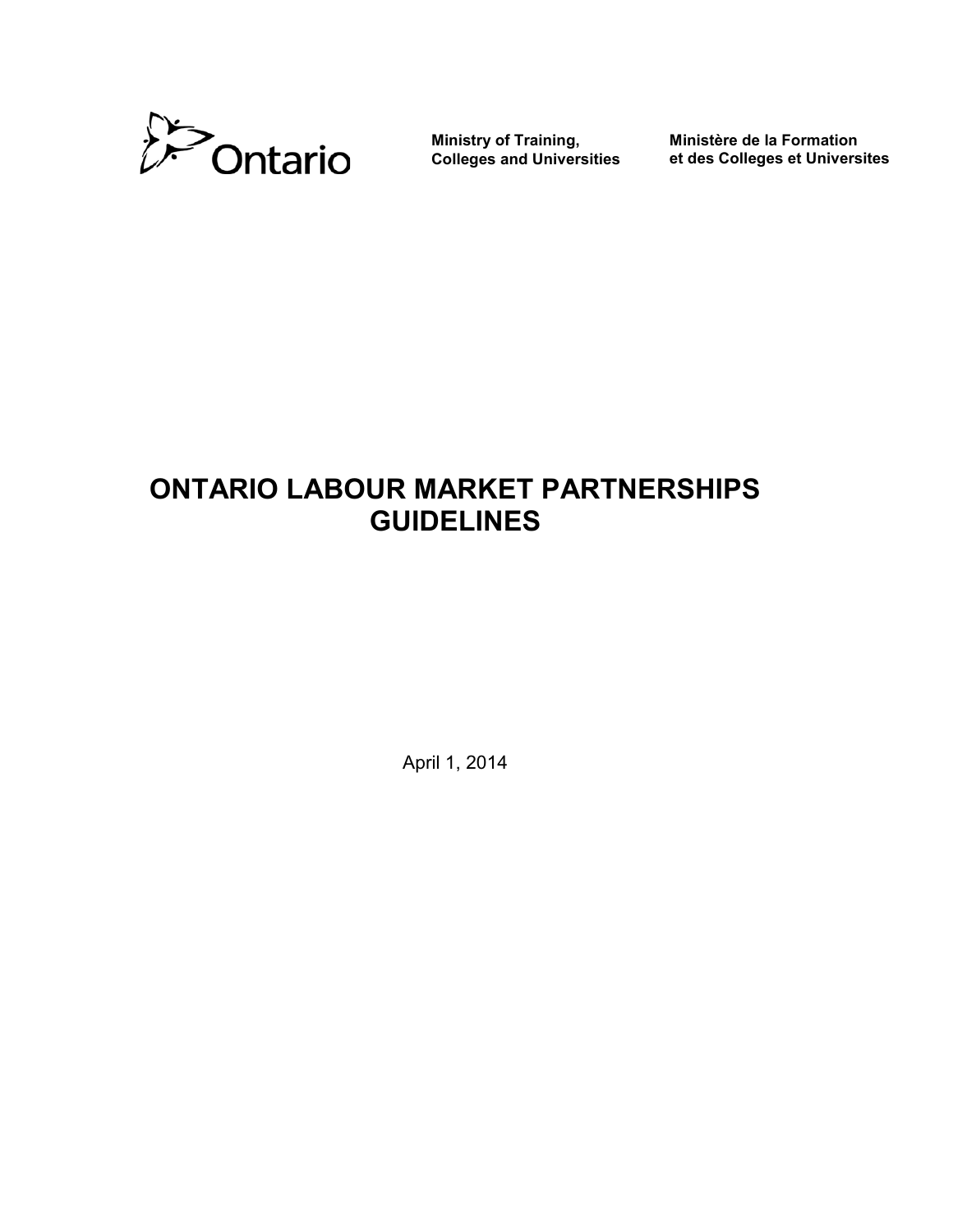| <b>1.0 INTRODUCTION</b>                         | 4  |
|-------------------------------------------------|----|
| <b>2.0 PROGRAM OVERVIEW</b>                     | 4  |
|                                                 |    |
| 3.0 DEVELOPMENT OF AN OLMP PROPOSAL             | 10 |
| 3.3 PROCESS FOR SUBMITTING AN APPLICATION<br>17 |    |
| <b>4.0 ASSESSMENT OF THE PROPOSAL</b>           | 17 |
| 4.6 PARTNERSHIPS                                |    |
| 5.0 RECOMMENDATION AND APPROVAL                 | 21 |
|                                                 |    |
| <b>6.0 DEVELOPMENT OF THE AGREEMENT</b>         | 21 |
|                                                 |    |
| <b>7.0 MONITORING</b>                           | 22 |
|                                                 |    |

# **TABLE OF CONTENTS**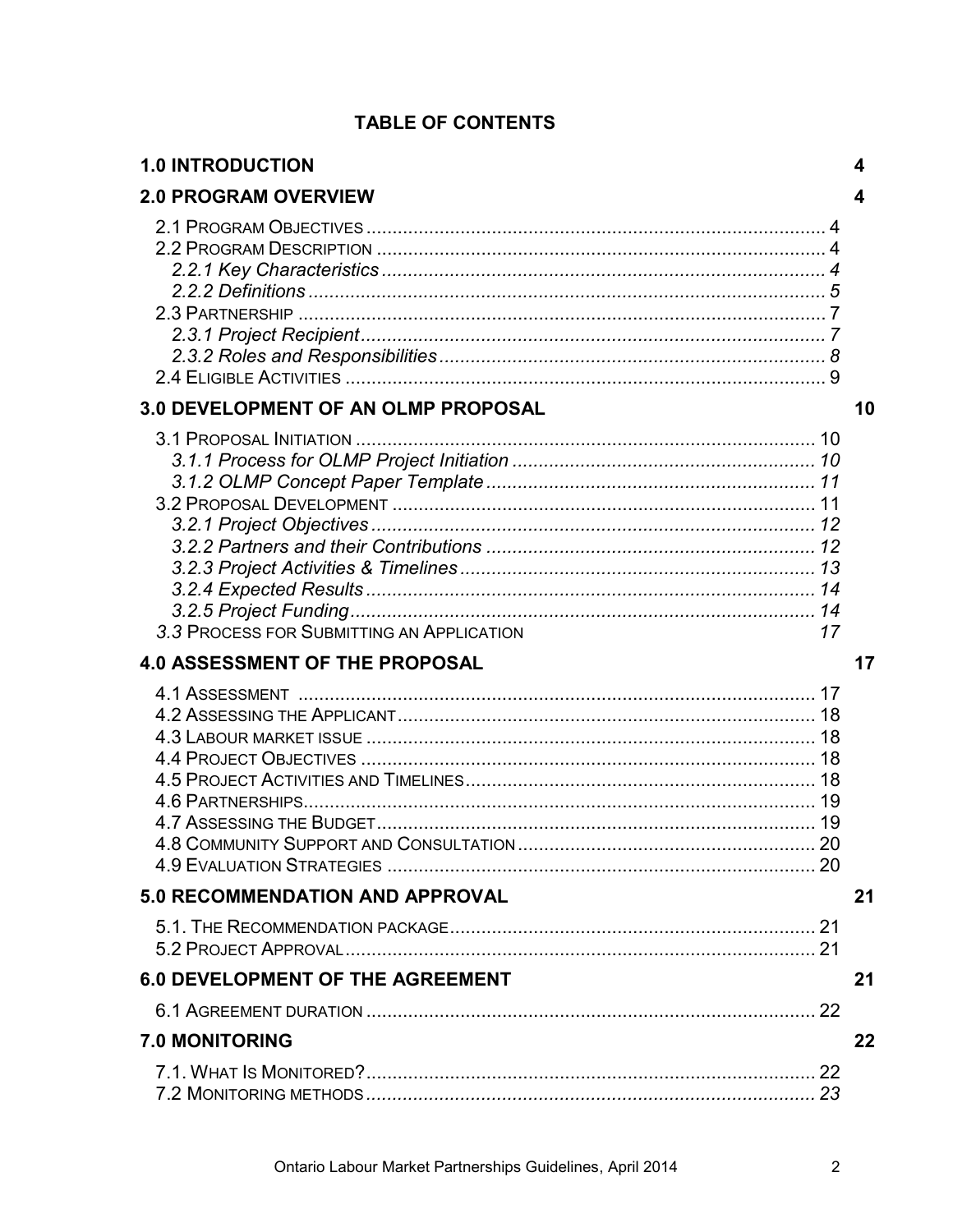| <b>8.0 ACCOUNTABILITY REQUIREMENTS</b> | 23 |
|----------------------------------------|----|
| <b>9.0 EVALUATION</b>                  | 24 |
| <b>10.0 PROGRAM CONTACT</b>            | 25 |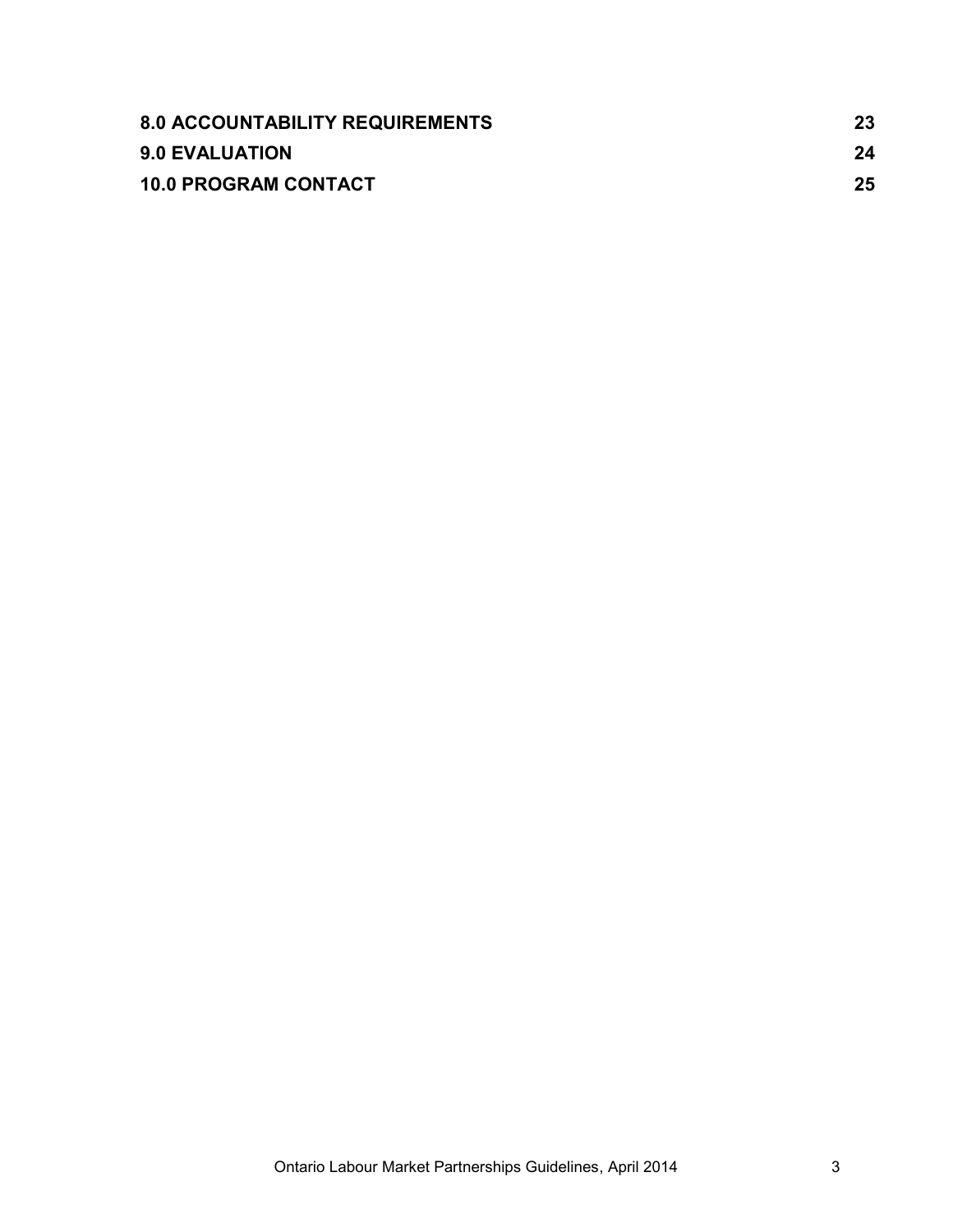# <span id="page-3-0"></span>**1.0 Introduction**

The purpose of these Program Guidelines is to provide specific direction on the Ontario Labour Market Partnerships (OLMP) program.

The following Program Guidelines document replaces the Ontario Labour Market Partnerships Guidelines dated April, 2010.

# <span id="page-3-1"></span>**2.0 Program Overview**

Ontario Labour Market Partnerships (OLMP) is a program that provides financial assistance to local communities, sector groups, employee/employer associations, and employers to develop and implement strategies that address and respond to local economic development, labour force adjustment and human resource planning issues.

# <span id="page-3-2"></span>*2.1* **Program Objectives**

The objective of the OLMP program is to:

- Promote the creation of broad industry/community partnerships necessary to address labour market issues;
- Assist local communities with the development of innovative strategies to prepare for future skills requirements and prevent skills shortages within new and emerging industries and organizations;
- Plan for effective utilization of local human resources; and,
- Develop and promote labour market intelligence and its use in labour market development.

# <span id="page-3-3"></span>**2.2 Program Description**

## <span id="page-3-4"></span>*2.2.1 Key Characteristics*

- All OLMP projects must involve a partnership of stakeholders, as labour market solutions generated through these partnerships are the primary focus of the program;
- OLMP projects should support the objectives of other Employment Ontario programs and services;
- Proposed OLMP projects must include activities that focus on an identified labour market issue and be assessed as likely to have a positive impact on the labour market;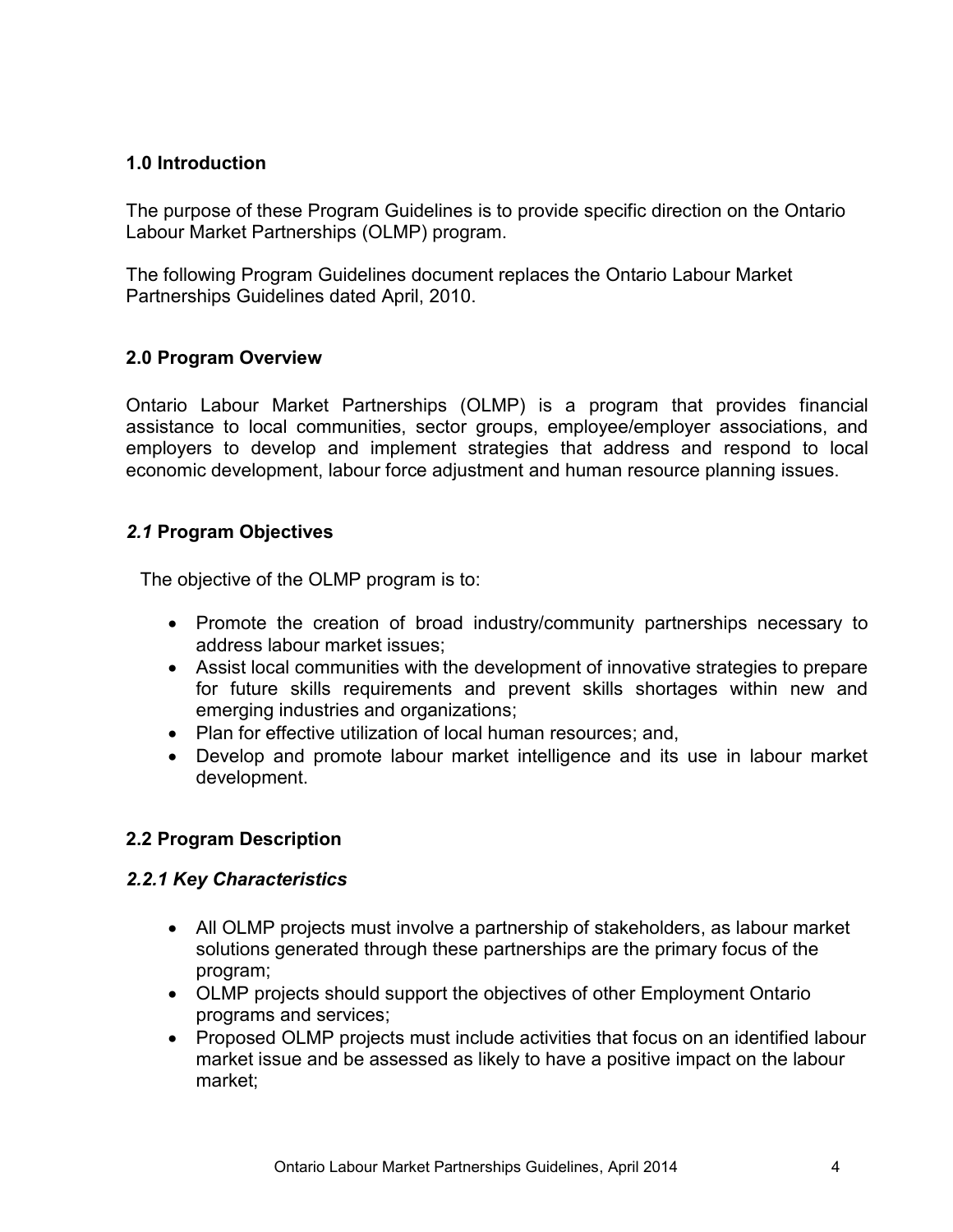- Preference will be given to industry sectors that are experiencing one or more of the following:
	- Projected growth rates in high-demand occupations;
	- Current or emerging issues significantly impacting their human resource requirements or labour market adjustment needs;
	- Current or projected skill shortages; or,
	- Highest potential for value-added growth and innovation.
- OLMP projects are project-based, and not dependent upon future funding. Individual projects must have defined start and finish dates, and not be part of an applicant's day-to-day operations;
- The amount contributed to each project will vary depending on the project;
- OLMP projects are cost-shared in which all partners are expected to demonstrate contributions to the project costs;
- OLMP does not provide direct financial assistance to the expansion/development of a private enterprise or enterprises;
- Although separate agreements may be signed with the same project Recipient, each Agreement must state specific OLMP project outcomes and timeframes; and,
- while there is no minimum duration, OLMP projects can be funded up to a maximum period of 3 years.

# <span id="page-4-0"></span>*2.2.2 Definitions*

## **Applicant**

An applicant is an organization that is applying, or considering applying, for financial support under the OLMP program.

## **Community**

For the purpose of OLMP, "community" is defined as a group of organizations and/or individuals who share a common interest. A community could range from a geographical area (e.g. Sudbury area), to an industry/interest sector (i.e. the mining sector), to a group of people with a common demographic (i.e. youth community).

## **Labour market**

For the purpose of OLMP, a labour market refers to a defined geographic area in which workers offer their skills, experience and knowledge to employers in exchange for wages and benefits.

## **Labour Market Issue**

Labour market issues are generally characterized by a current or anticipated imbalance in the labour market between supply (workers) and demand (employers). This imbalance between supply and demand could result from situations such as:

- Labour shortages and surpluses;
- Industry downsizing;
- Industry upsizing, new industrial development, and/or relocation;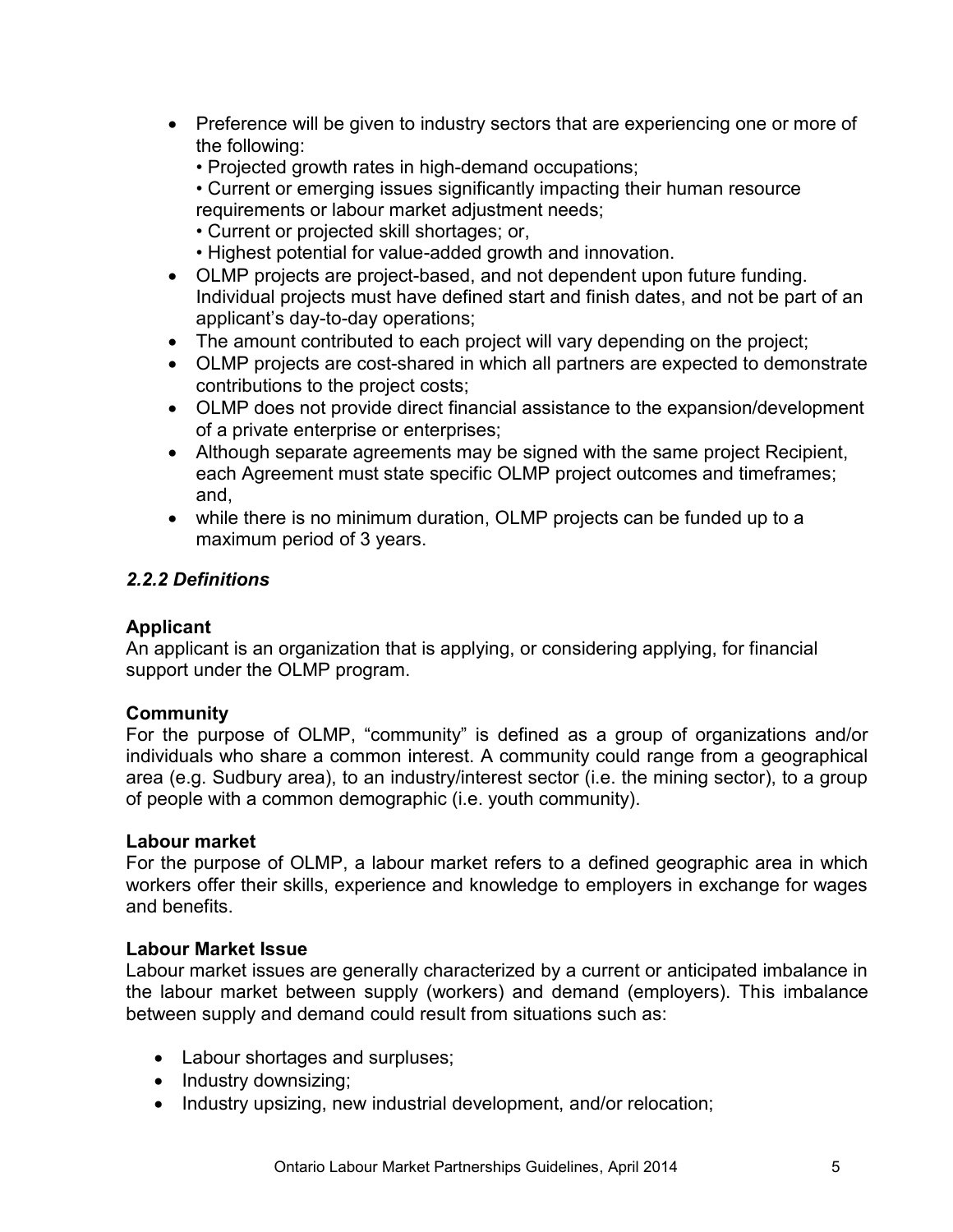- Impact of new technologies and globalization;
- Shortage of year round job opportunities; and,
- Lack of community, sector and/or organizational capacity for human resource planning.

For the purpose of OLMP projects, labour market issues can be categorized as:

- Local economic (employment) development;
- Human resource planning; or,
- Labour force adjustment.

# **Local economic (employment) development**

Local economic developments are activities that result in expansion or diversification of a community's economic base, and create new innovative employment opportunities.

OLMP can support projects focused on local economic development, if the following conditions exist:

- OLMP activities relate directly to identifying new, untapped employment opportunities that may be needed in the community;
- Projects are in response to anticipated economic, technological, demographic and/or structural changes in the community;
- Partners include key local stakeholders with a commitment for support and contributions; and,
- An assessment is done, demonstrating that the community will have the capacity to implement the strategy(s) that will be produced by the proposed OLMP project.

An effective local economic development project:

- focuses on the characteristics of the changing labour market, the skills and talents of the local community and its capacity to utilize these strengths for new job opportunities; and,
- emphasizes local self-reliance and avoids dependency on vulnerability to economic interests outside the region.

Through broad participation and a thorough examination of strengths, weaknesses, opportunities and threats ("what have we got and what can we do with it?"), local communities can arrive at innovative solutions. For example, a local economic development strategy may recommend a sectoral expansion by identifying potential value-added activities and include a practical plan on creation of new types of jobs.

## **Human Resource Planning**

Human resource planning refers to the ability of employers to have the available workers necessary to manage and run their business and meet business objectives. This process involves reviewing current human resources, forecasting future requirements and availability, and exploring steps to ensure that the supply of people and skills meets demand.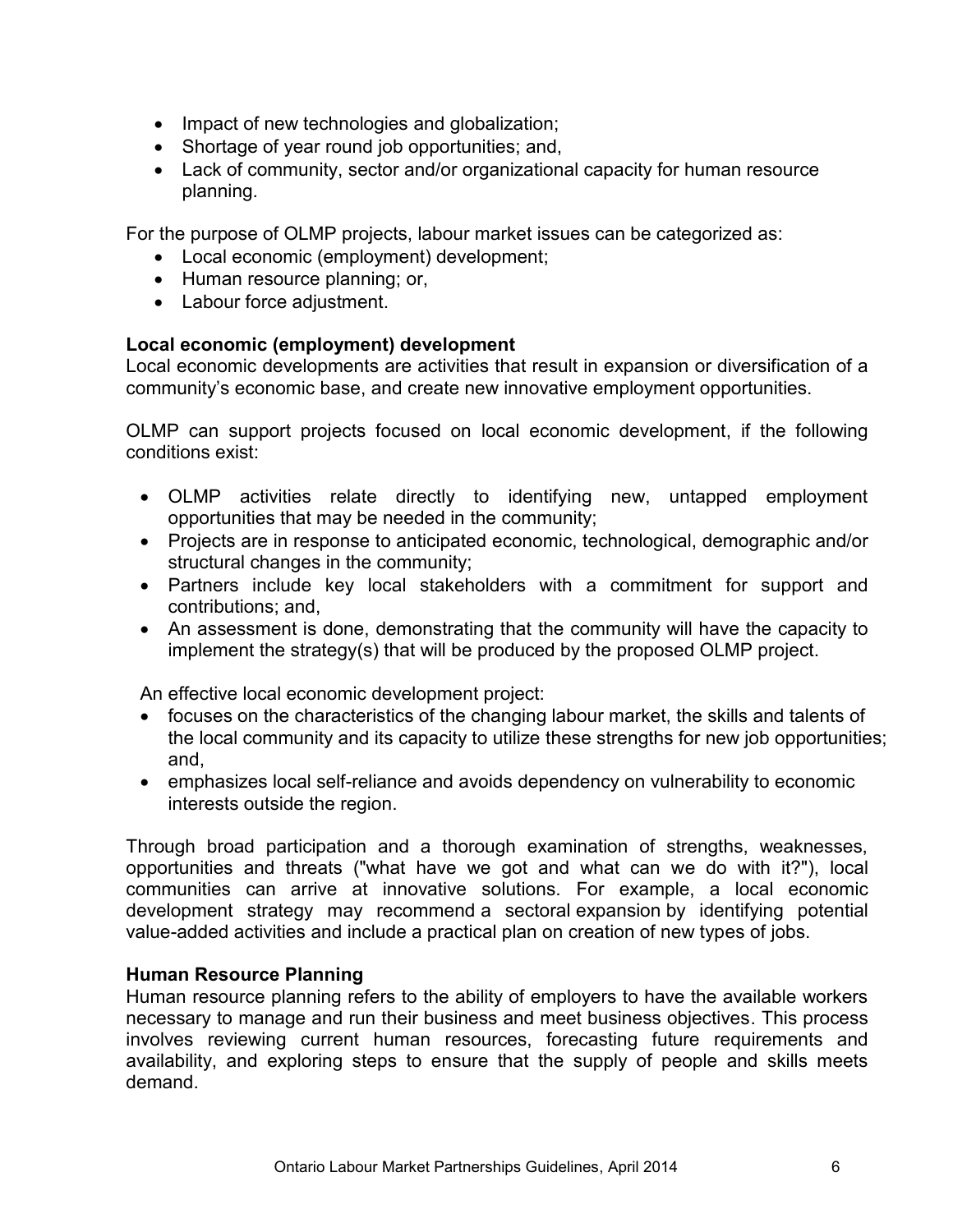A human resource strategy identifies how the need for labour and associated skills will be met.

## **Labour Force Adjustment**

This refers to short-term activities that result in improved balance between the supply and demand of a labour force situation. Labour force adjustment activities are often determined through the development of a human resource plan.

## **Recipient**

A Recipient is an organization who has successfully completed the OLMP application process and has signed an OLMP Agreement.

# <span id="page-6-0"></span>**2.3 Partnership**

Each project must include two or more partners (funding recipient and at least one more partner), contributing financial or in-kind resources. In-kind contributions could include expertise, physical space, time or other resources. The resources should be measureable and have a value.

## <span id="page-6-1"></span>*2.3.1 Project Recipient*

Project Recipients must be organizations and/or individuals who represent organizations that are impacted by the labour market issue that the OLMP project is meant to address. The Project Recipient is the lead organization that has signed an Agreement with MTCU.

## **Eligible Recipients**

The following organizations are eligible to be a Project Recipient or Partner:

- Non-profit organizations or social agencies;
- Industry Associations/Employer Organizations;
- Employee Organizations;
- Health and education providers (public and private);
- Local planning groups/Community action groups;
- Charitable Foundations;
- First Nations organizations;
- Métis organizations;
- Other governments (municipal); and,
- For-profit businesses.

## **Non-eligible Recipients**

The following organizations are not eligible to be a Project Recipient, but are eligible as a Partner:

1. Private consultants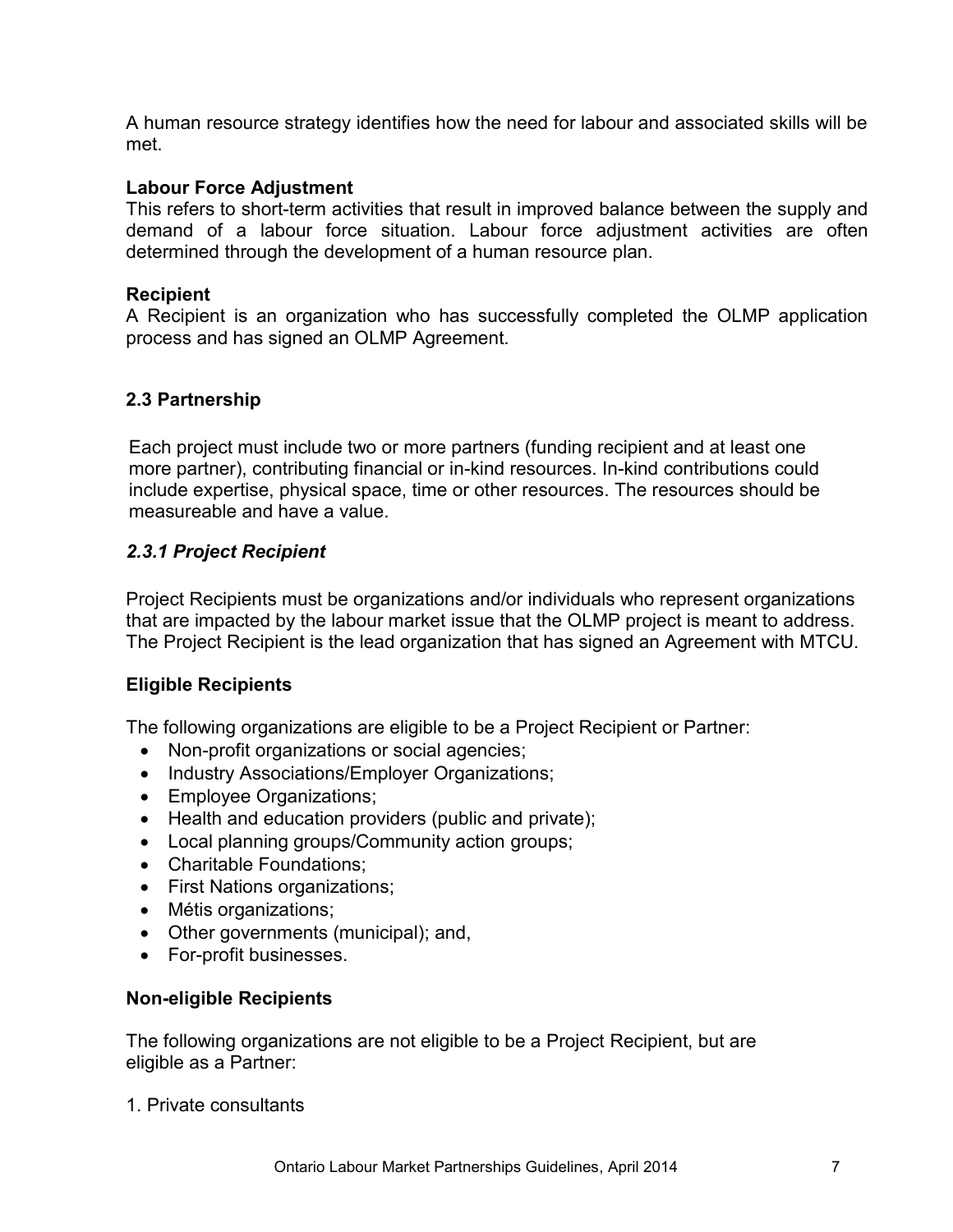- 2. Other Provincial government Ministries
- 3. Federal government departments or agencies

4. Any other organizations that are not directly impacted by a labour market issue

## **OLMP support for the development of partnerships**

In situations where there is limited community or organizational capacity, OLMP can support activities aimed at developing the partnerships necessary to address labour market issues. OLMP could, for example, support an initial workshop bringing together key stakeholders in order to raise awareness of labour market needs and deficiencies, as well as obtaining support for developing a strategy. In such a situation, the initial partnership requirement would be met by the involvement of an organization that represents more than one party.

## **Individual Employers**

In general, OLMP Projects do not support activities of an individual employer or business to reduce any possible claim of unfair competitive advantage.

Exceptions may, however, be considered provided there is evidence that the proposed OLMP Project will address a larger identified labour market issue. OLMP could, for example, support a major employer undergoing significant downsizing, resulting in high unemployment for a group of local communities. The Project could support building an HR plan for developing the skills of local unemployed workers.

In the case of an OLMP project involving a single employer (such as a human resource planning activity with significant labour market implications), partnership can be demonstrated through the active and ongoing involvement in the project of individuals representing specific interests within the business (e.g. labour and management). However, if HR planning for a single employer is necessary to address a labour market issue, other members of the community should indicate their support of the activity.

# <span id="page-7-0"></span>*2.3.2 Roles and Responsibilities*

## **Role of MTCU**

The role of MTCU is to facilitate community capacity building by contributing funding, expertise and information to the OLMP Program. MTCU facilitates processes that enable potential OLMP partners to identify their own labour market issues, develop and implement effective projects.

Specifically, MTCU staff are responsible for:

 **Building awareness** of the availability and the uses of the OLMP program with community stakeholders who have an interest in labour market issues;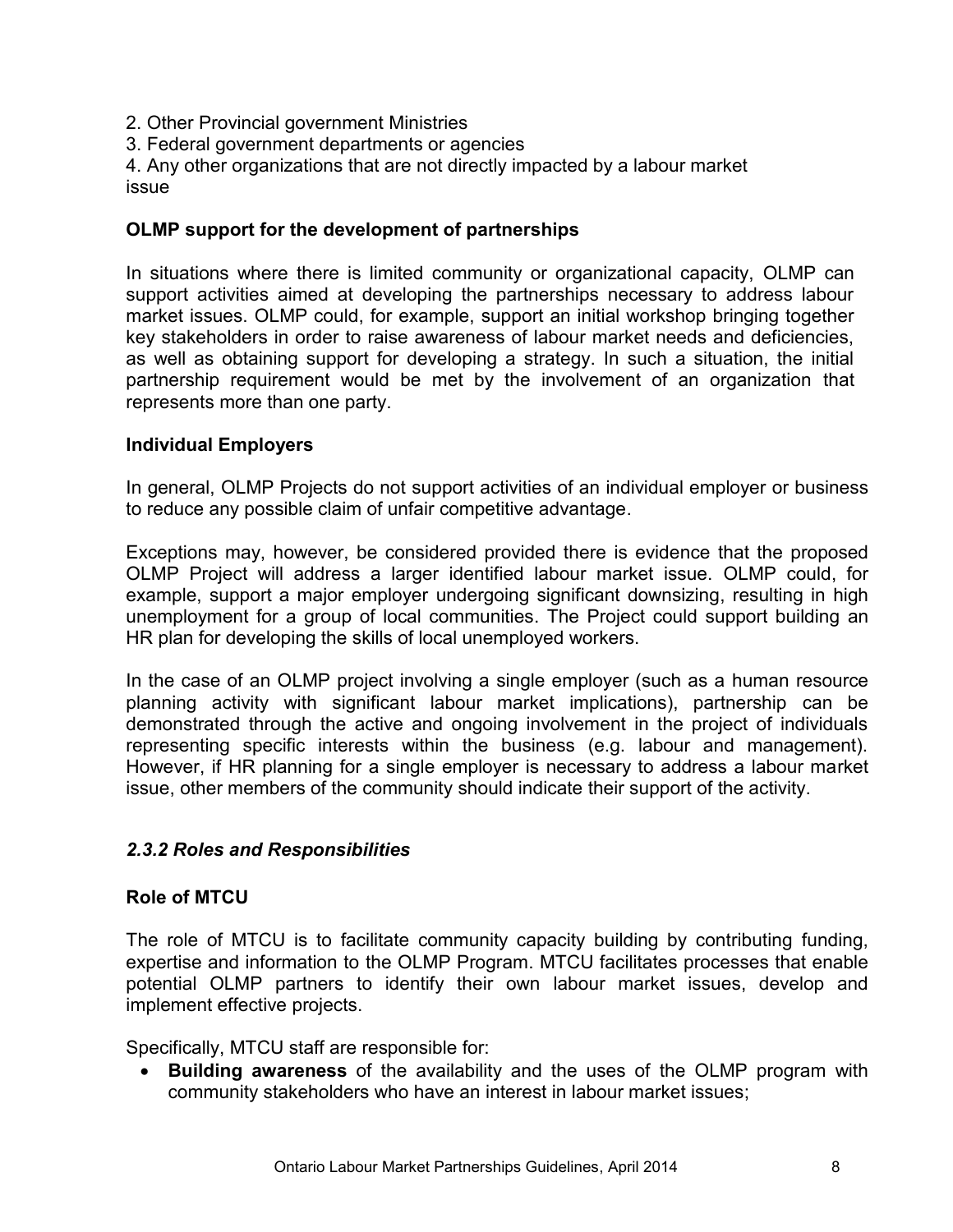- **Being familiar** with the range and types of economic issues and labour market developments in their communities;
- **Guiding the project applicant** through the development and application process and informing them of the assessment and approval process;
- **Assessing** whether the project objectives are compatible with those of the OLMP program;
- **Facilitating** partnership development by linking partners with similar interests, and encouraging interested groups to connect with each other to consolidate their ideas;
- **Helping groups to identify** additional resources (including other funding programs) to meet their goals and objectives;
- **Monitoring** project expenditures, activities and agreement/Guideline compliance;
- **Evaluating** expected results and outcomes against agreement commitments;
- **Developing** appropriate monitoring and evaluation requirements and related tools;
- **Liaising** with other groups when necessary for project development and/or to avoid duplication; and,
- **Providing** status reports and project summary information, as required.

# **Role of Project Recipient**

Project Recipients are responsible for adhering to good management practices in the maintenance of accurate progress reports and financial records. In the context of OLMP, Project Recipients are responsible for:

- **Developing proposals** that support the objectives of the OLMP program;
- **Recruiting** and selecting participants, where applicable;
- Securing the financial, intellectual and physical involvement of **partners**, as appropriate;
- **Designing and delivering** the Project;
	- o Participating actively in the reporting, monitoring and evaluation of the OLMP project;
	- o Ensuring that the objectives and program terms and conditions are being met, keeping a record of progress and accomplishments to-date and maintaining accurate financial records;
	- o Ensuring that funding is being used for its intended purpose, that objectives stated in the agreement are being met and that payment claims are submitted with appropriate supporting documentation;
- Project Recipients may seek funding from other partners. However, they must ensure that funding received from MTCU for the proposed OLMP project does not overlap the same expenses; and,
- Supporting MTCU monitoring and evaluation activities.

# <span id="page-8-0"></span>**2.4 Eligible Activities**

Project activities funded under the OLMP program must meet the following criteria: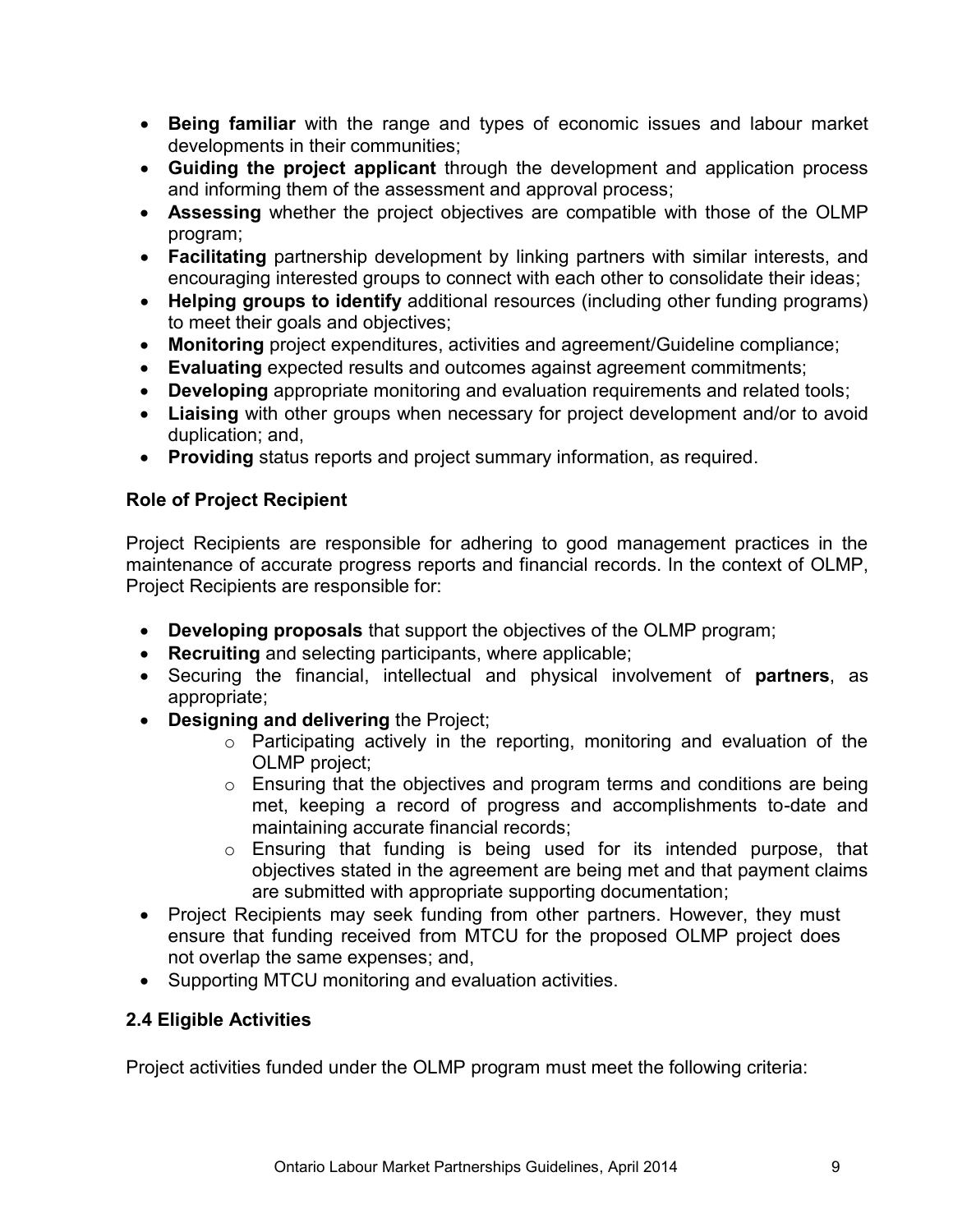- Address a labour market issue, under one or a combination of the three categories:
	- o local economic development;
	- o human resource planning;
	- o labour force adjustment.
- Be finite and project specific;
- Reflect regional and/or local priorities; and,
- Involve partnership.

## <span id="page-9-0"></span>**3.0 Development of an OLMP Proposal**

The development of an OLMP proposal consists of three stages:

- Proposal Initiation;
- Proposal Development; and,
- Application.

# <span id="page-9-1"></span>**3.1 Proposal Initiation**

## <span id="page-9-2"></span>*3.1.1 Process for OLMP Project Initiation*

- The Applicant identifies a labour market issue in their community, and their interest in generating solutions through partnerships. They contact MTCU for assistance
	- MTCU staff brief applicants on the OLMP program, to:
		- $\circ$  explain the process of application;
		- o clarify proposal submission timelines;
		- $\circ$  be available for consultations; and,
		- o explain that union concurrence must be obtained in writing if the proposed activities will take place in a workplace that has a collective agreement in effect.
	- The applicant reviews the **OLMP Program and Applicant Information Guide**, and determines that OLMP is the most suitable Employment Ontario (EO) program to address their needs.
	- The applicant submits a concept paper to the local MTCU office.
	- MTCU reviews the concept paper, and determines if there is commonality between the proposed project and OLMP Guidelines. They also check if similar projects have been funded by MTCU in the local area or province.
	- If there is commonality, the OLMP concept paper is recommended for proposal development, and must be approved by the Regional Director. If no commonality can be found, the applicant is referred to more appropriate funding sources or other community organizations for support.
- Regional Director approves the concept paper, and MTCU staff informs the applicant to continue to the next stage of developing the proposal.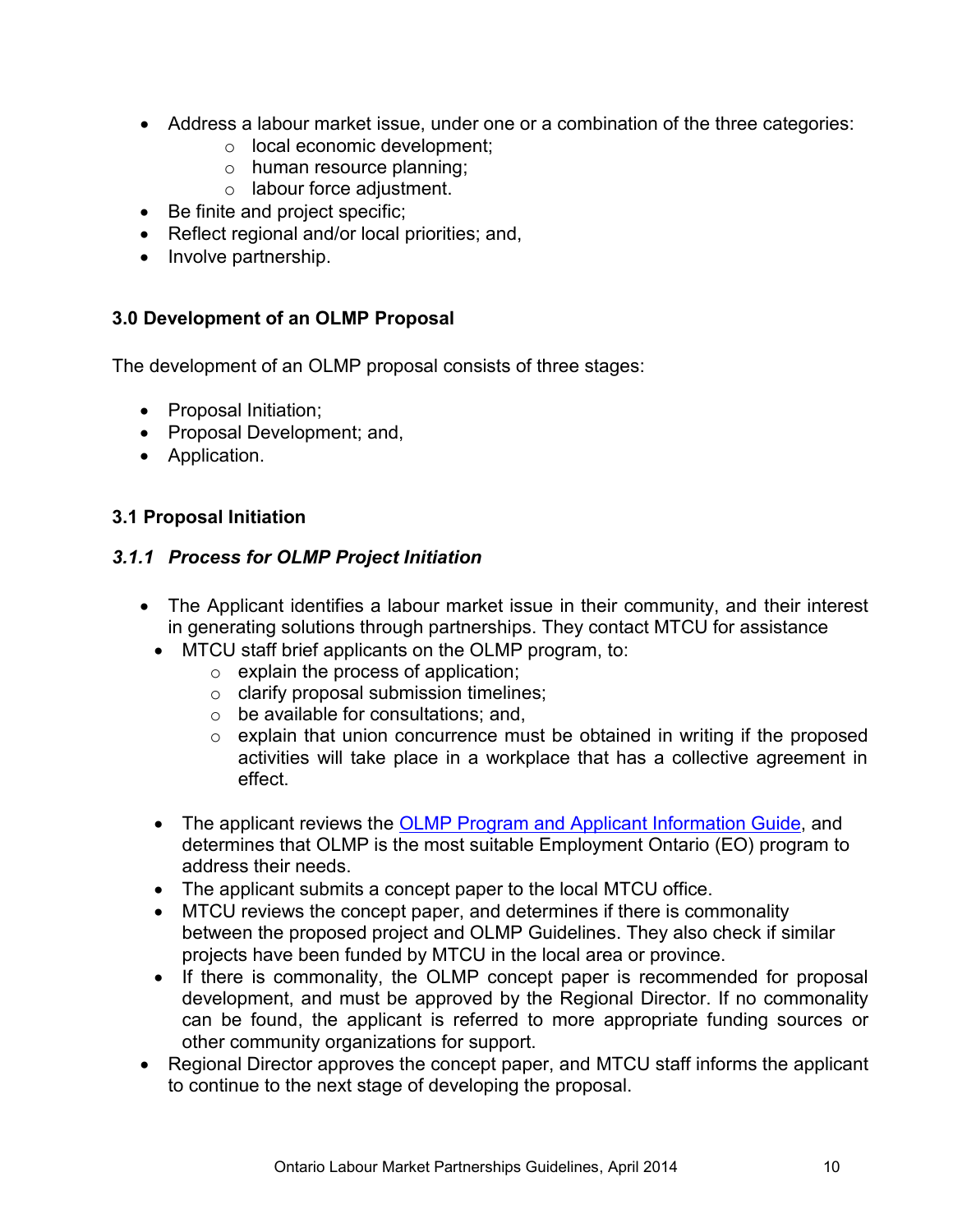After receiving the approval of the concept paper, the applicant will develop a detailed OLMP proposal.

#### <span id="page-10-0"></span>*3.1.2 OLMP Concept Paper Template*

Applicants must submit a concept paper (between 3 to 5 pages), as a pre-proposal step. An OLMP concept paper must include the following elements:

#### **Labour Market Issue**

The labour market issue being addressed by the project should be clearly described, including information about both supply (workers) and demand (employers) to determine the exact nature and extent of the current or anticipated imbalance in the labour market

The description of the labour market should include the *estimated* number of jobs in that particular labour market.

#### **Partnership**

Information on potential partners should be provided including names, area of expertise and their expected contribution to the project.

#### **Community**

The community (geographic, sector, industry, etc.) that is directly impacted by the labour market issue should be identified, with a brief description of how they are impacted.

#### **Proposed Activities**

The project activities that will address the labour market issues should be outlined.

#### **Expected Results**

A summary of the expected results of the proposed OLMP Project should be provided.

#### **Proposed Duration**

The estimated duration of the project should be determined, with proposed start/end dates.

# **Estimated project costs**

The estimated funding required for the proposed project should be included.

#### <span id="page-10-1"></span>**3.2 Proposal Development**

Development of a detailed OLMP proposal includes the following key elements: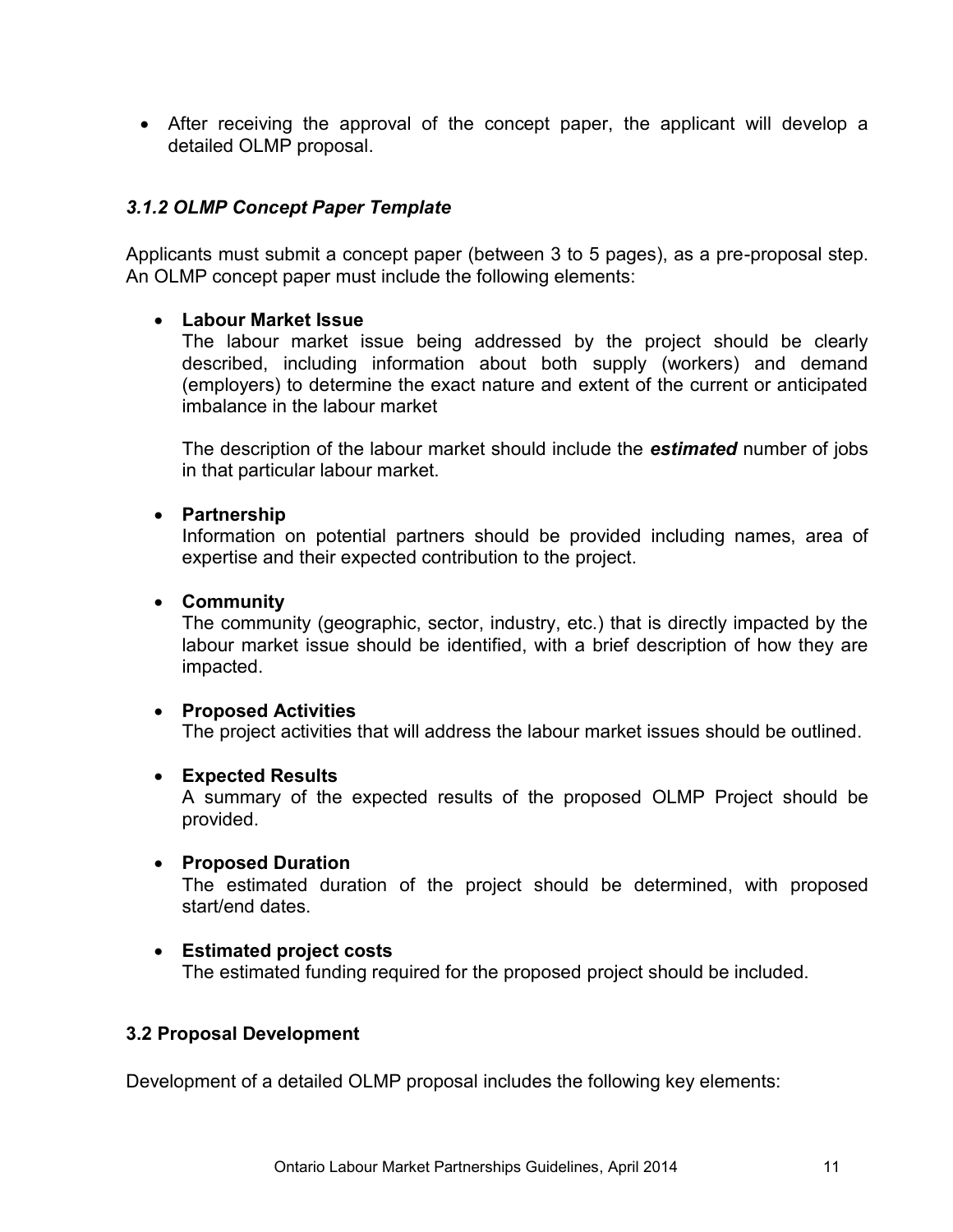- Project Objectives;
- Partners and their contributions:
- Project Activities and Timelines;
- Expected Results; and,
- Project Funding.

# <span id="page-11-0"></span>*3.2.1 Project Objectives*

In the first component of the detailed proposal, the applicant must describe the project objectives and determine how these objectives will address the labour market issue.

The OLMP proposal should describe what the applicant wants to accomplish in relation to the identified labour market issue, provide the context in which progress will be monitored, and success will be measured.

When OLMP funding supports local economic development activities, the proposal must demonstrate that capacity exists for implementation of the resulting strategy.

Project objectives should:

- Identify the specific change the project is designed to accomplish; **Example:** Changes in attitude or behaviour, increased knowledge or skills, greater access to services;
- Ensure that these changes are measurable, by using the formula: BY (Date), WHO (Applicant name) will DO WHAT (Implement/action verb) for WHAT OUTCOME;
- Identify who will benefit from the project, in accordance with program guidelines;
- Be clear and concise:
- Be realistic and achievable, given individual and organizational constraints, timeframes, and resources available;
- Be consistent with MTCU priorities; and,
- Relate to identified community needs.

# <span id="page-11-1"></span>*3.2.2 Partners and their Contributions*

The second component in the development of a proposal must include information about the partners involved and should describe each partner's role and contribution, whether that be time, energy and/or resources (physical, monetary or ''in-kind'').

The Province and the various municipalities may have regional or local Economic Development Boards, Chambers of Commerce or other similar agencies which include representation from business, industrial sectors and members of designated groups, education and training institutions. It is worthwhile to encourage partnerships with these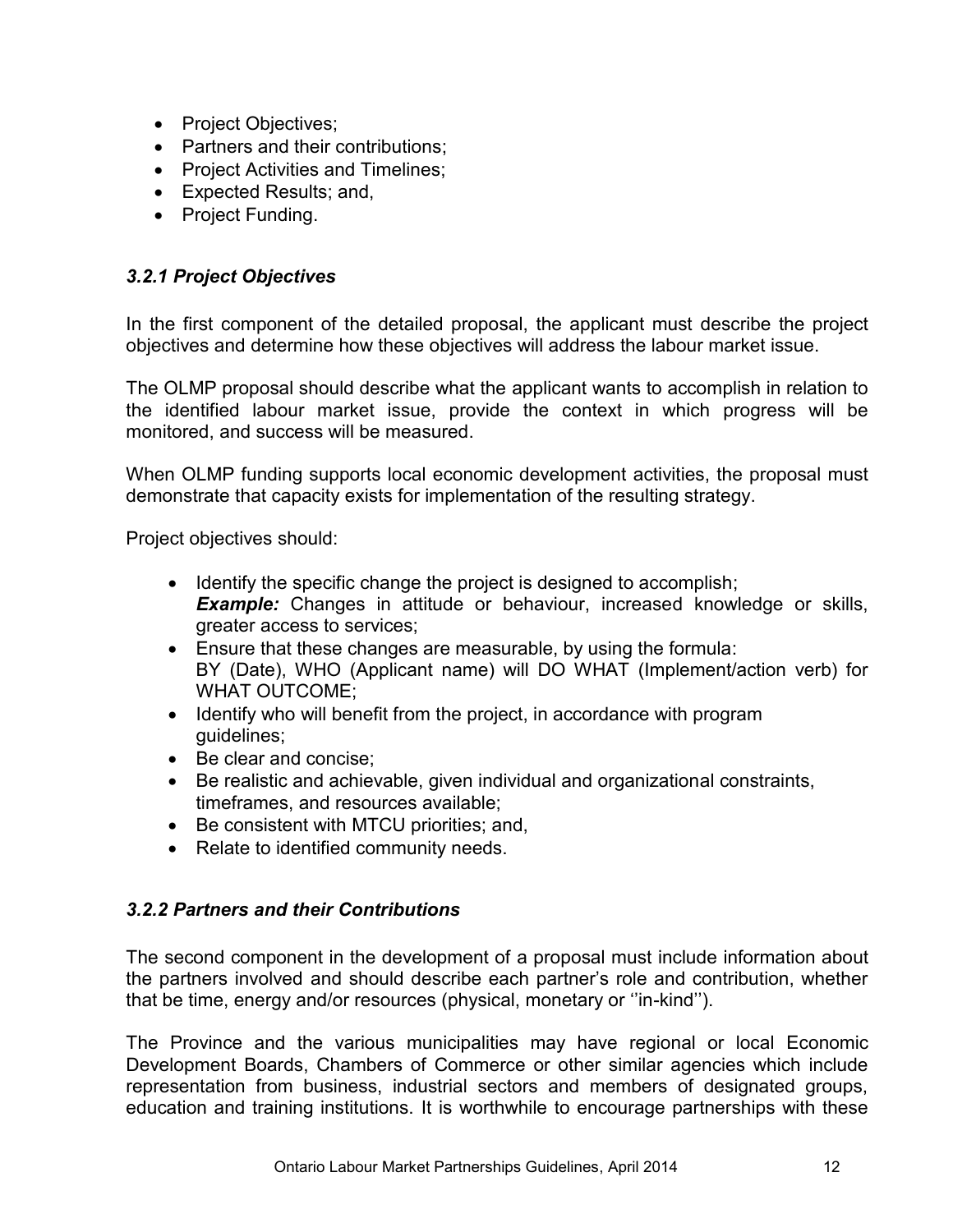groups because current capacity may already exist at the community level to support the objectives of the Project.

Proposals should also include evidence of **community support**. This could include letters from community groups, studies, research, municipal planning documents, newspaper articles, etc.

# <span id="page-12-0"></span>*3.2.3 Project Activities & Timelines*

The third component in the detailed proposal focuses on how the project activities will address the labour market issue.

Activities are the tasks that will be undertaken during the duration of the Project in order to attain the stated objective, and should describe how the outcome will be achieved. Activities must be specific, measurable, realistic, and relevant to the objective. They should represent the most efficient and cost-effective way to achieve the stated objective and to obtain expected results.

The activities and timelines should indicate:

- The partners and how they will be involved in the activities of the project;
- The scope (local, provincial, national) and location of the activities;
- Processes, tactics or strategies that must be created or established (e.g. marketing strategy, survey);
- Services that will be offered to those who will benefit from the project (e.g. skills development, website design)
- Products or tools to be designed, developed or produced (e.g. newsletter, software, booklet, course content, seminars…) including any expected revenue generation;
- If the project will progress in stages, outline its phases and expectations (e.g. reports, product completion);
- If, when and how many people are to be hired; and,
- The evaluation mechanism or strategies.

## **Timelines**

Timeframes associated with *each* component of the project.

Project costs must clearly relate to activities described in the proposal. For example, travel costs included in the agreement must be justified and supported by a detailed description of project activities that require travel.

<span id="page-12-1"></span>The maximum duration of an OLMP agreement is three years. However, the length of a project is assessed based on a reasonable time to complete specific activities related to project objectives.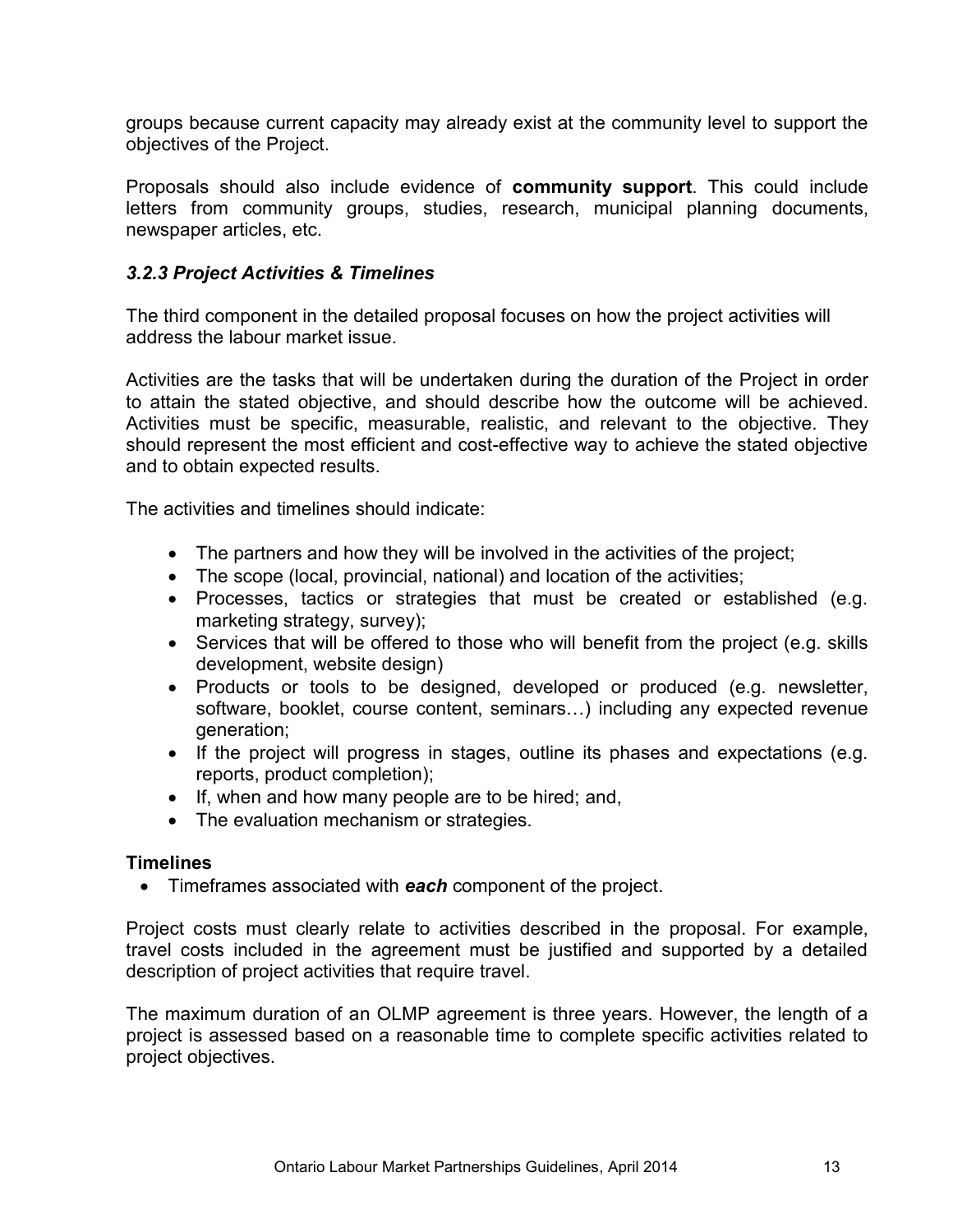# *3.2.4 Expected Results*

The fourth component of the proposal focuses on how the expected results will address the labour market issue.

Expected results consist of both project **outputs and outcomes**.

**Outputs** can be defined as the result of the applicant's productive work, such as a completed research paper on emerging industries, a job fair in a local community or a strategic plan for introducing a new apprenticeship trade.

**Outcomes** are the consequences or impact of the outputs in the short and long-term, such as greater employability of unemployed workers in a community facing massive layoffs; reduction of skills shortage in a growing sector; greater capacity of local communities to attract new employers. Outcomes are defined as changes in the behaviour, relationships, activities, or actions of the people, groups, and organizations with whom a program works directly.

Expected results further define and help quantify the change(s) that the Project will achieve. They must:

- Align with the program objectives and project activities;
- Describe how the results will be measured or assessed;
- Be tangible and measurable;
- Indicate how the findings will be disseminated (as applicable, for example, where the Project outcome is a research or evaluation report); and,
- Describe who will most benefit and how.

Expected results can be expressed in a number of ways, such as:

- Number/percentages (e.g. an increase in the number of forecasted jobs in the labour market, which will benefit positively from the OLMP Project;
- Possible future results of intervention;
- Evaluation methods (if applicable); and,
- Products (e.g. a research study).

The OLMP agreement must include the requirement for Recipients to provide report(s) and related documentation on the expected results. More complex projects may warrant a budget to hire outside expertise to develop and carry out a thorough evaluation.

# <span id="page-13-0"></span>*3.2.5 Project Funding*

The final component in developing a proposal is to determine the amount of OLMP funding required to cover the project costs.

The amount of the financial assistance for each OLMP Project will be determined as a function of the requirements of that particular project. There is no maximum.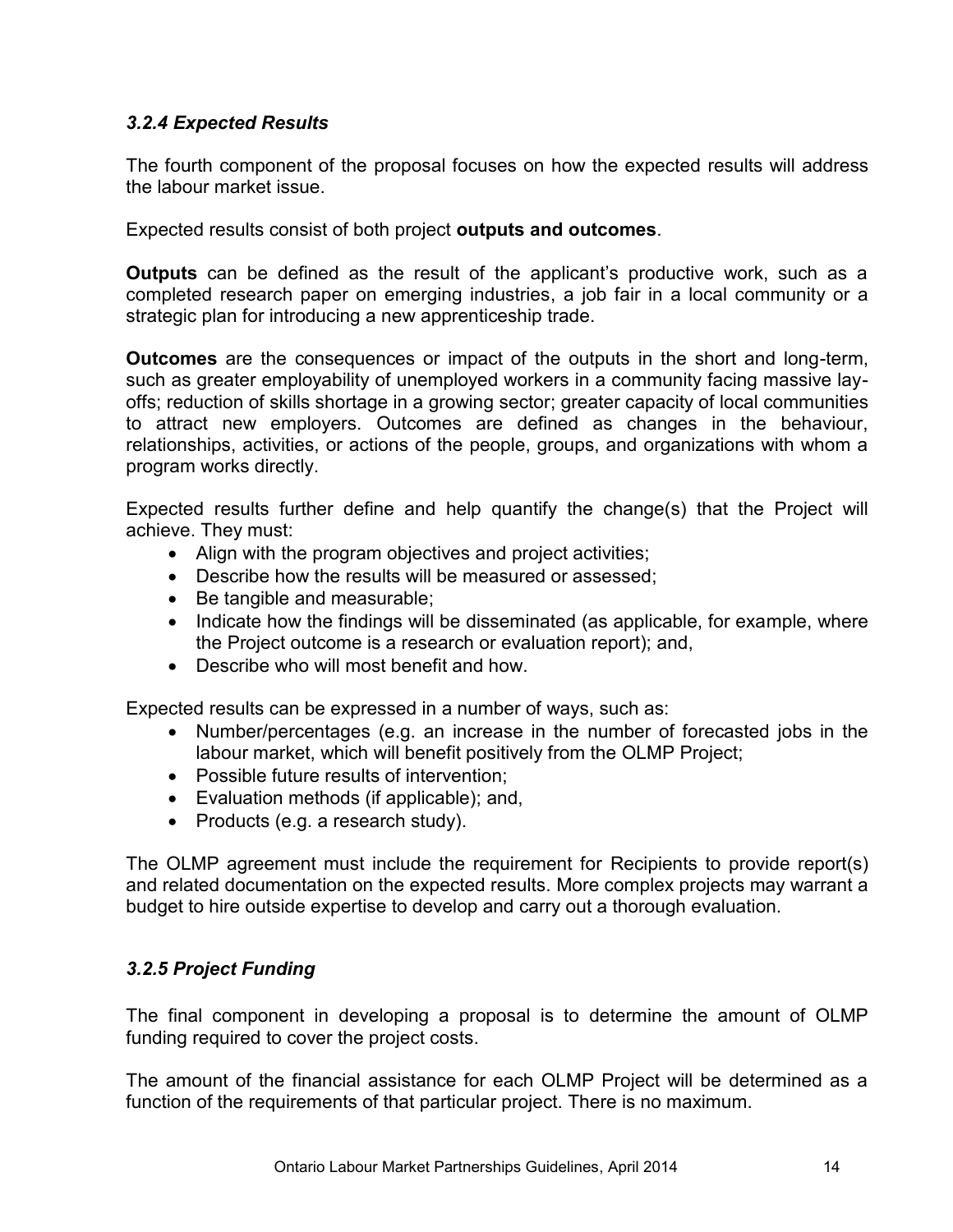Funding for OLMP must be for a finite period of time and for specific approved activities. The maximum duration of an OLMP Project is three years.

If an OLMP Project is part of a broader initiative involving a number of activities, the funding for the OLMP Project must be directly related to the approved Project activities only, and include a budget with the cost categories below.

There are two eligible cost categories in all OLMP agreements: Activity Related Direct Project Costs and Capital Costs. These costs are described below.

**Activity Related Direct Project Costs** are incurred to support the successful day to day operation of the project. Activity Related Direct Project Costs are also known as "overhead costs" or "operating costs". Examples include:

- Wages and employment related costs for staff;
- Licences/permits;
- Fees for professional services including consulting fees to assist in the achievement of OLMP objectives;
- Disbursements for research or technical studies, costs related to research subjects;
- Disability needs;
- Bank interest;
- Utilities:
- Materials, supplies;
- Travel, insurance;
- Rental of premises, purchase/leasing of equipment;
- Facilities: only the interest portion of mortgage payments are allowable;
- Costs of audits, evaluations, follow-up surveys and assessments, as requested by MTCU; and,
- Other administrative or overhead costs.

**Capital Costs** are funds used to acquire capital assets.

Capital Assets (tangible and intangible), are identifiable assets that meet all of the following criteria:

- Are held for use in the provision of services, for administrative purposes, for production of goods or for the maintenance, repair, development or construction of other capital assets;
- Have been acquired, constructed or developed with the intention of being used on a continuing basis;
- Are not intended for sale in the ordinary course of operations; and,
- Are not held as part of a collection.

Tangible capital assets include land, buildings and equipment. Intangible capital assets are identifiable non-monetary assets without physical substance.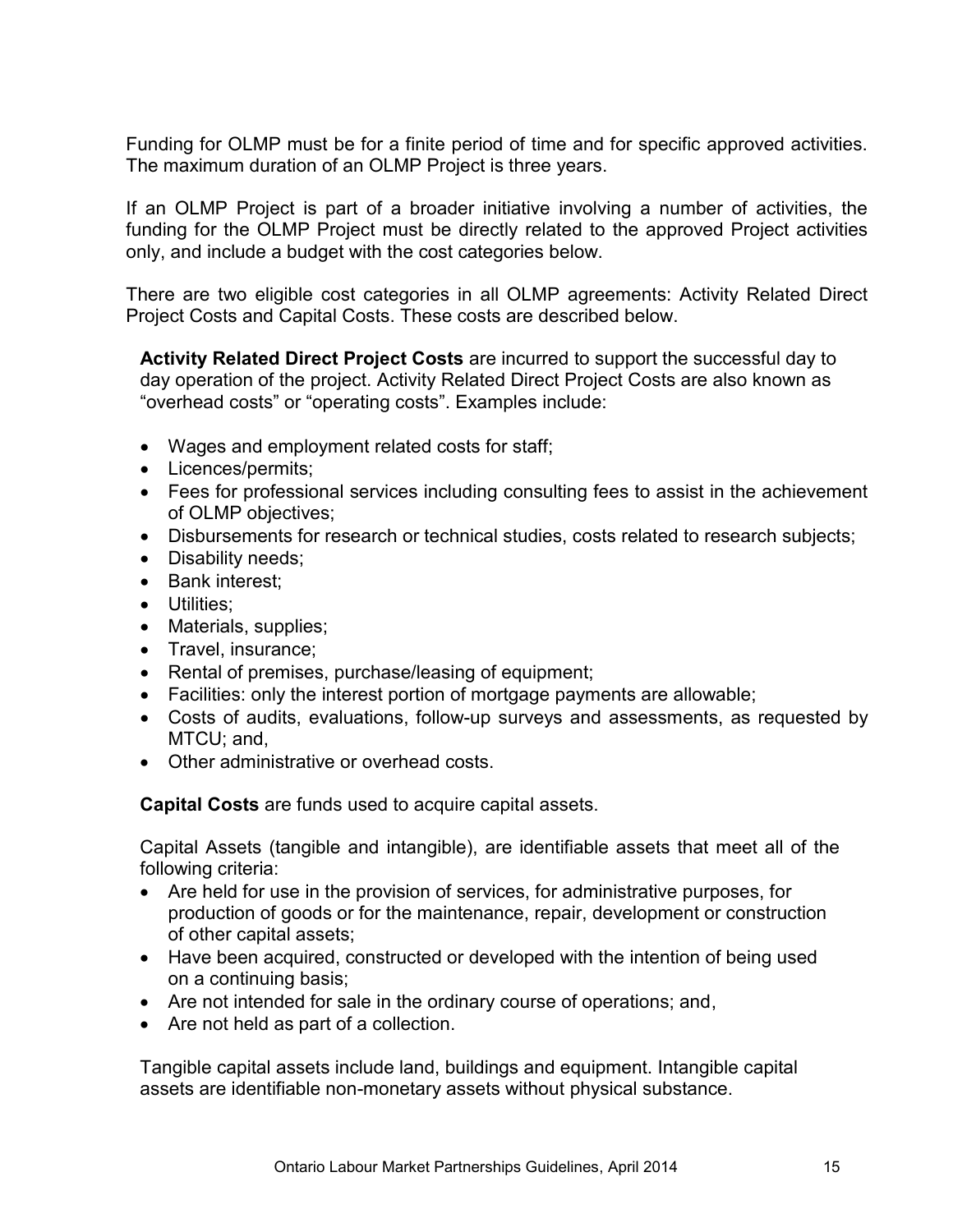The Recipient should capture the capital asset on a list of capital also claim capital, when it is purchased, on the Payment Claim and Activity Report that is regularly submitted to the Ministry.

The Recipient and the Ministry should negotiate and agree to the capital assets that will be purchased prior to the beginning of the agreement. Approved capital costs will be captured in the OLMP Agreement. At the end of the project, the Recipient will submit an Assets Report which will list capital assets acquired with project funds. The Assets Report includes a plan for disposing of the assets.

All goods and services, including capital, must be acquired through a fair and transparent process that promotes best value for money as per Article 5.1 of the Agreement.

Ministry funds cannot be used for major capital purchases such as the purchase or construction of facilities.

Costs related to the production of the Final Report should be included in Activity Related Direct Project Costs.

# **Other Funding Considerations:**

As a requirement of funding, applicants must:

- Declare Partnership Financial Contribution and Partnership In-Kind Contribution regardless of the amount of contribution requested from MTCU. Partners are active supporters of the Project who contribute time, resources and have an interest in the outcome. Partnership contribution can include:
	- o Financial contribution;
	- o Contribution of human resources for program delivery;
	- o Joint delivery of a program or service;
	- o Capital investment.
- Detail which costs if any, are intended to be subcontracted costs (i.e. the applicant's use of a third party to perform all or part of the project activities). Any costs that will be subcontracted must be discussed with MTCU during the negotiations and specified in Schedule E of the agreement. OLMP Recipients must not subcontract to themselves.
- Indicate if they have received previous funding from MTCU.
- Provide a comprehensive budget which includes all essential costs: all start up and close out costs should be negotiated and occur within the funding period.
- Applicants should be aware that, if the Project is approved and there is an agreement in place, no expenditures can be incurred outside the funding period.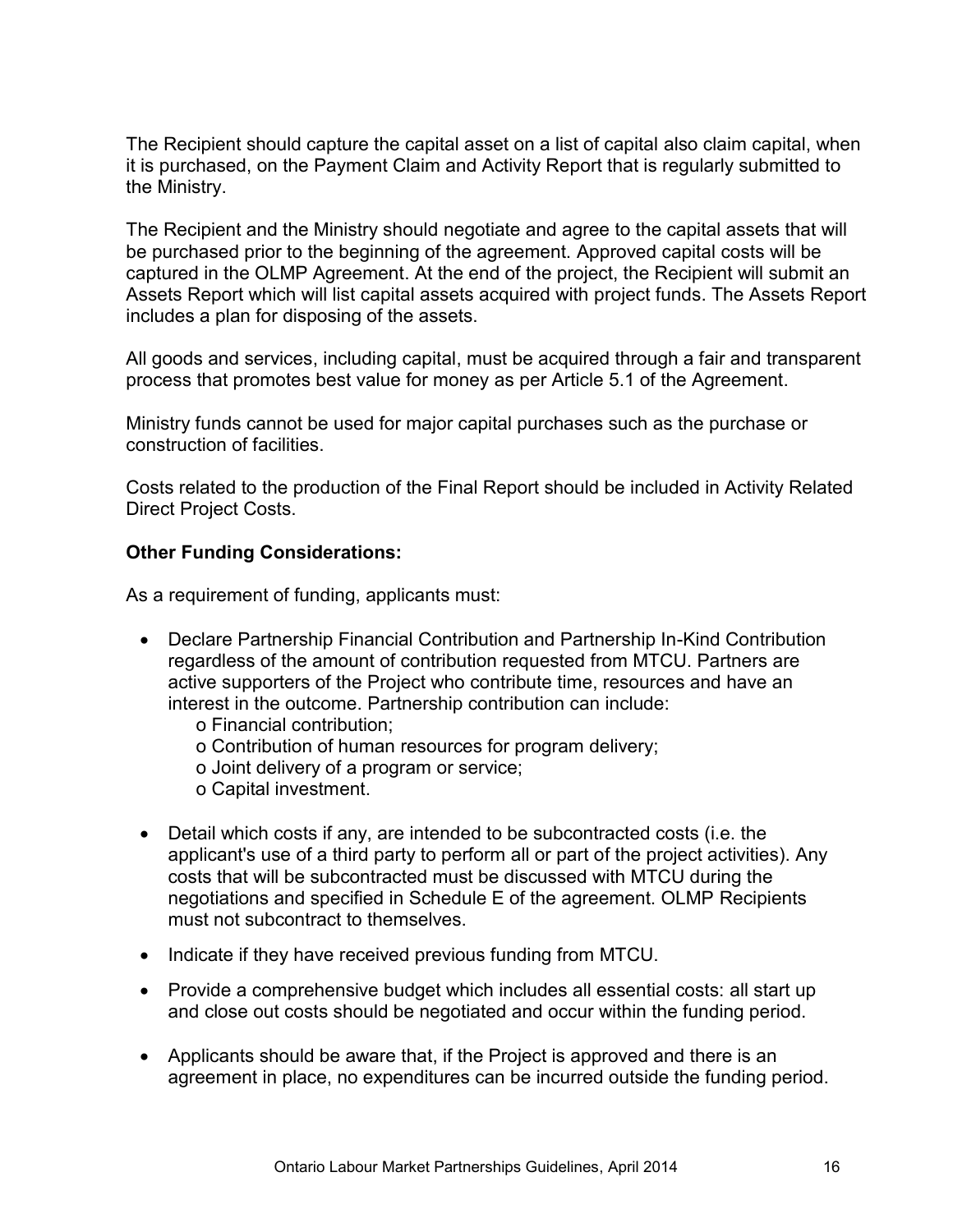- <span id="page-16-2"></span>• Provide details of funding or in-kind contributions from the applicant or from other sources including an explanation of how the values of the in-kind contributions were determined. This information is mandatory for all projects and must be available when preparing the agreement. In-kind contributions involve non-cash asset transactions (e.g. securities, land, buildings, equipment, and use of facilities, labour, goods) that are provided by the applicant, partner or ultimate applicant in support of proposed activities.
- Recipients should also be made aware that up to 10% of the total value of the Agreement can be held back until all project reports, including the Final Report, are received.

# **3.3 Process for Submitting an Application**

All applicants must submit their OLMP proposal along with the following documents when applying for OLMP funding:

- [The Application for Funding](http://www.tcu.gov.on.ca/eng/eopg/publications/eo-form-sponsor-application-funding-en.pdf);
- Certificate of Insurance (COI);
- Letters patent;
- Detailed Budget;
- Letters of Support from Stakeholders;
- Electronic Funds Transfer Form and void cheque; and,
- Environmental Assessment, if required.

## <span id="page-16-0"></span>**4.0 Assessment of the Proposal**

During the assessment phase, MTCU evaluates the strengths and weaknesses of project proposals as well as the applicant, and selects those that are most consistent with community and MTCU plans to address local labour market issues.

The assessment process must not only be fair, but must also be seen to be fair. A transparent process demonstrates accountability, and requires that decisions are documented, communicated and open to public scrutiny.

## **Key Ontario OLMP Proposal Assessment Elements**

When assessing an OLMP proposal, MTCU will consider the project's parameters, eligible activities and strategic priorities, objectives, timeframes, and the potential for unfair competition and duplication.

#### <span id="page-16-1"></span>*4.1 Assessment*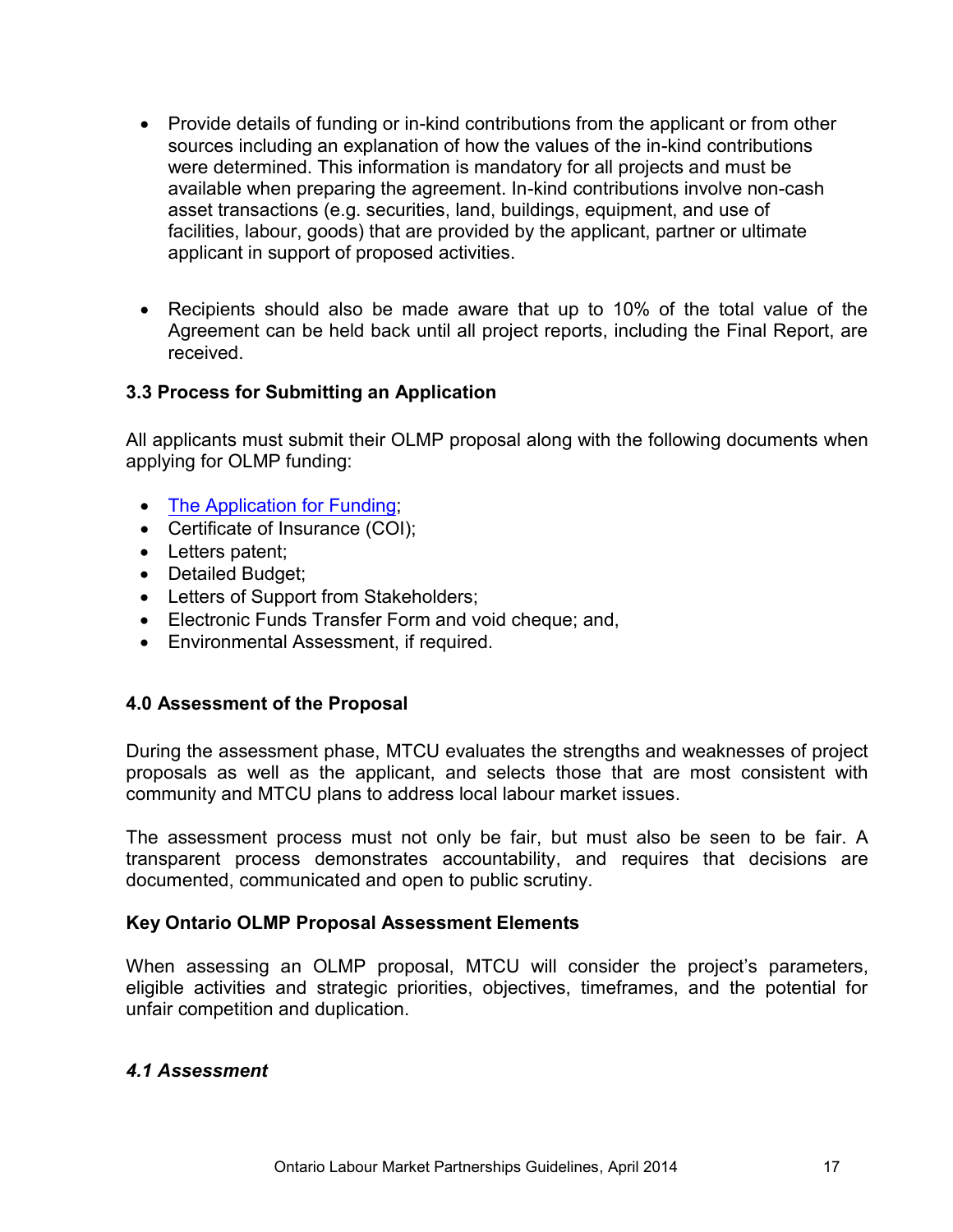When assessing the viability of the project, MTCU will look for economy, effectiveness and efficiency. This involves analyzing key aspects of the proposal:

- Applicant eligibility;
- Labour market issue;
- Proposed objectives, activities, timelines and expected results;
- Partners and their contributions;
- Budget:
- Consultations, and community support; and,
- Evaluation Strategies.

# <span id="page-17-0"></span>**4.2 Assessing the Applicant**

When evaluating the capacity of the applicant to complete the proposed Project, MTCU considers:

- The Applicant's eligibility (see section 2.3.1);
- Potential for Employer/Employee relationship between the applicant and MTCU;
- The applicant's track record (has the group/organization ever delivered this kind of activity before);
- The applicant's financial viability; and,
- The applicant's organizational capacity.

## <span id="page-17-1"></span>**4.3 Labour Market Issue**

OLMP projects exist to address labour market issues. The application should describe the issue including statistical information, if appropriate. In order to better understand the labour market issue, it is important to have sound knowledge of the local labour market. Consulting internal or external resources may be helpful.

# <span id="page-17-2"></span>**4.4 Project Objectives**

Objectives should be relevant, measurable, and achievable in the context of the project. MTCU may question the applicant when clarification is required to determine whether the proposal addresses the particular labour market issue.

## <span id="page-17-3"></span>**4.5 Project Activities and Timelines**

OLMP activities should have a positive impact on the labour market.

OLMP activities are finite, so the outcomes must occur within the period specified for the project.

Provincial ministries or agencies may already be undertaking initiatives to address current and future labour market challenges in the province (e.g. carrying out studies to identify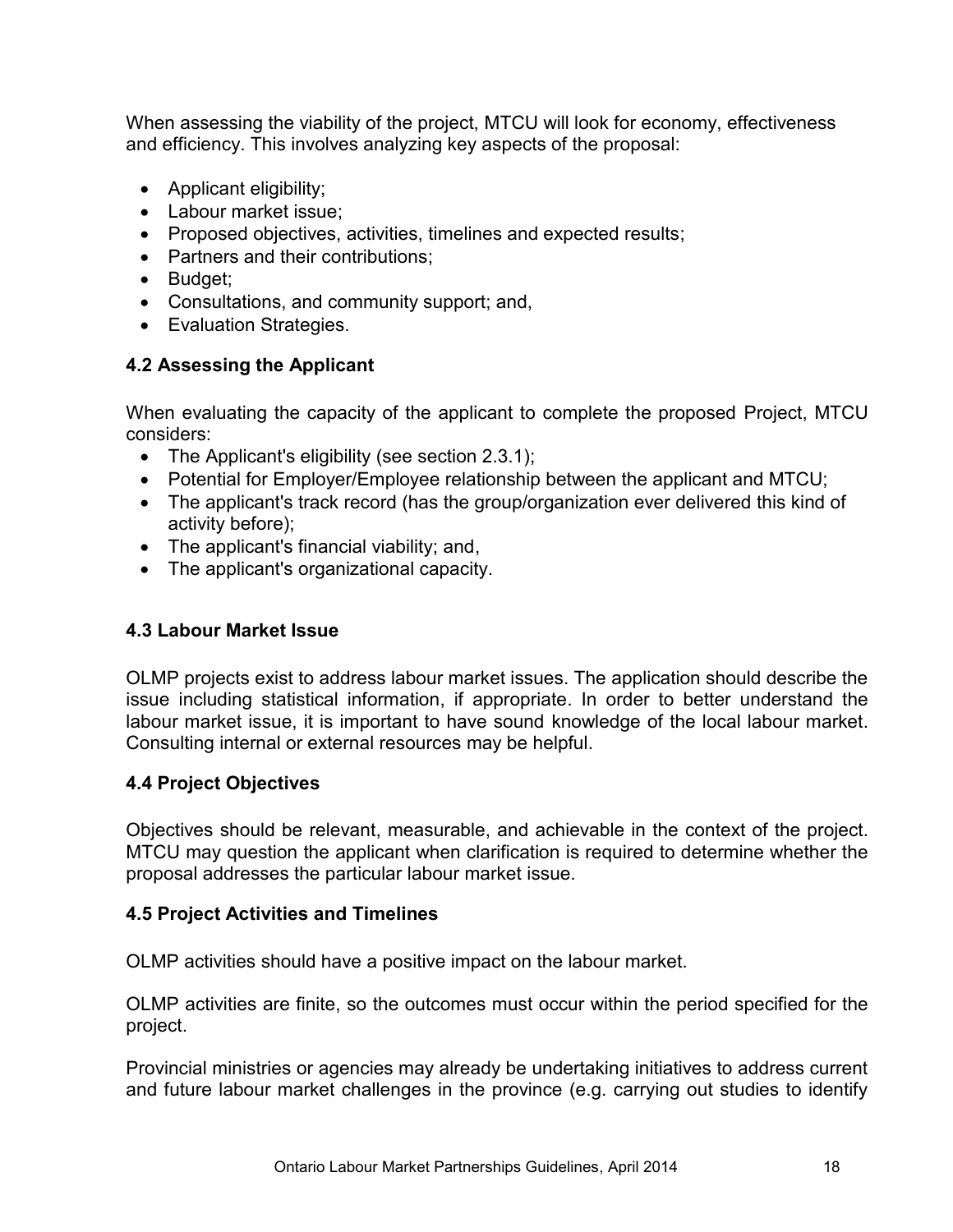skills gaps, employers' needs and potential skills shortages or developing labour market profiles/reports on the labour force to build partnerships, share information and strategies to strengthen capacity to respond to local labour market challenges). A proposal submitted for funding under OLMP needs to be framed in relation to these types of activities.

Proposed activities should not result in unfair competition, or duplicate a product or service already existing in the community. The application should demonstrate knowledge of the labour market, community services, and the sector of activity identified in the project proposal.

# <span id="page-18-0"></span>**4.6 Partnerships**

OLMP applicants should develop effective partnerships. Partners are active participants in the undertaking of the project and contribute with cash or in-kind contributions.

- Partners should be active participants, technical advisors or play another significant role. Partnerships are an indication of community support, and could help ensure the short or long term viability of a project;
- Partners should not be receiving remuneration as a result of project funding. In such a case, they are no longer considered partners, but rather consultants or contractors;
- The roles of the partners should be clearly defined;
- Partners might provide a letter stating their role and contribution in the project; and,
- The goals and objectives of the partners should be compatible with those of the applicant as stated in the project proposal.

# <span id="page-18-1"></span>**4.7 Assessing the Budget**

Costs should be reasonable and represent actual costs. The budget should contain sufficient detail, and identify planned capital purchases.

# **Key considerations:**

- The proposed budget is discussed between MTCU and the applicant. The discussions regarding the budget become part of the project records.
- The roles and responsibilities of consultants required to carry out activities of an OLMP Project must be clearly outlined and linked to the OLMP activities and proposed costs. Consultant activities may change over time. Changes should be approved in advance, especially any changes that impact the budget and/or any terms of the agreement.
- Contributions from the applicant and/or other sources will be reviewed to ensure their contributions occurred as planned;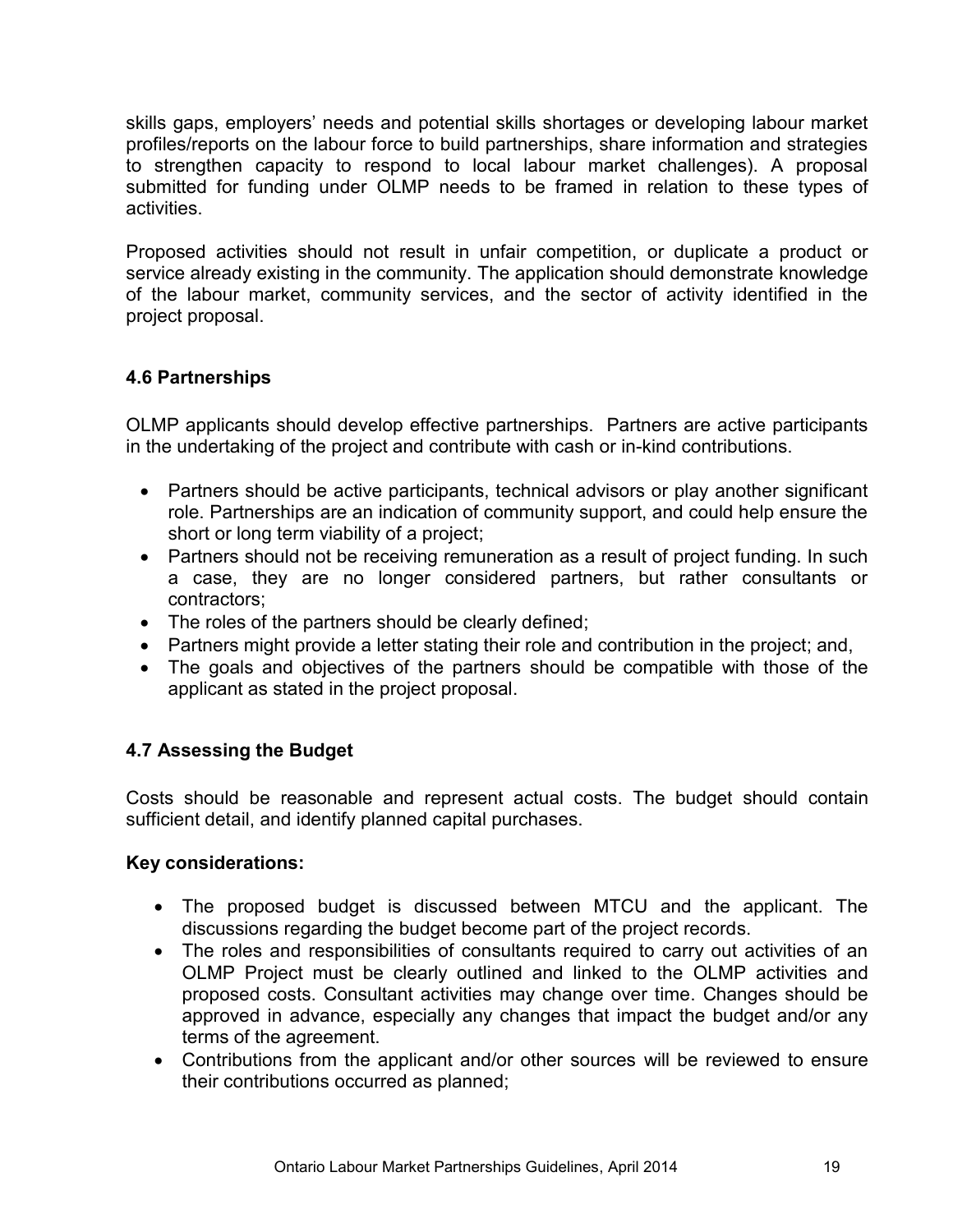- Costs will be reviewed against other projects that are similar in content and duration to determine if there is consistency; and,
- Costs will be reviewed to ensure they reflect current market value. The applicant may be required to provide evidence of external standards rationalizing the costs.

# <span id="page-19-0"></span>**4.8 Community Support and Consultation**

In determining community support for the proposed OLMP project, MTCU staff may:

- Consult the applicant with questions based on their initial review of the application. There may be areas where more information is required;
- Consult with other program delivery staff who have dealt with the applicant, or with similar project activities. This will help determine past successes and impact on the community;
- Consult with potential co-funders to *avoid duplication of funding* and facilitate cooperation between funders. MTCU will consider the source and nature of other funding from co-funders, project partners, and/or other government programs, as well as in-kind contributions;
- Determine the level of support for the project by communicating directly with:
	- o Community stakeholders (such as other organizations in the community and co-funders;
	- $\circ$  Community members and other organizations to determine the value of this project to the community;
	- o Stakeholders and community members to discuss concerns or unresolved issues;
	- $\circ$  Clarify all concerns and issues raised in the consultations with the applicant; and
	- $\circ$  Document all written and verbal contacts, including each consultation and clarification with the applicant. As often as practical, written documentation should be obtained over verbal communication should future reference be required.

## <span id="page-19-1"></span>**4.9 Evaluation Strategies**

An evaluation component measures the progress and success of the project and provides the applicant and MTCU with success indicators.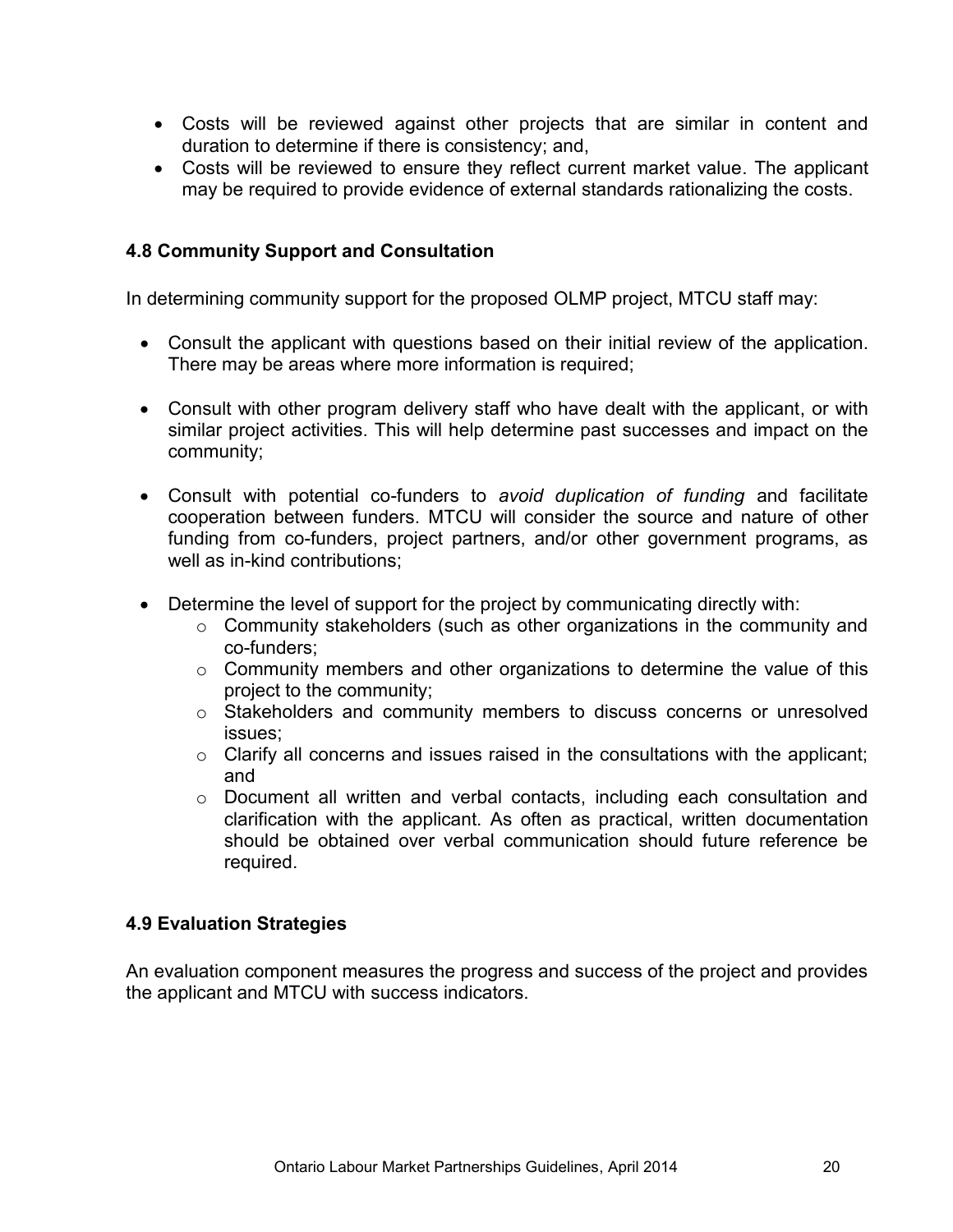MTCU will:

- Review the proposed evaluation strategy to determine whether it relates directly to project objectives and can actually verify that these have been met;
- Ensure that performance indicators match identified milestones during the life of the project; and,
- Determine if there is a plan included for the project evaluation and follow-up (see section 9) that provides sufficient information to determine value for money, community impact and quantified results.

# <span id="page-20-0"></span>**5.0 Recommendation and Approval**

When MTCU has collected and assessed all application information, they will summarize their findings, including the results of consultation with stakeholders, in a concise, accurate manner and make a recommendation to the approval authority.

# <span id="page-20-1"></span>**5.1. The Recommendation package**

Whether the project is receiving a positive or negative recommendation, a recommendation package which includes the following elements will be prepared:

- A description of how well the project addresses OLMP program objectives and priorities. Most importantly, the recommendation rationale should provide discussion of the labour market issue addressed by the project and why it will impact favourably on the identified imbalance in the labour market.
- A demonstration of consultation in support of the recommendation, including the names of those who have been consulted on this project, and the relevance of the consultation. Those consulted may include representatives of management and labour from the industrial or occupational sectors involved, community groups and other municipal government.
- A discussion of the applicability of the project to MTCU local business plan priorities. The recommendation package must clearly describe how this project meets MTCU's plans and priorities with respect to employment and the labour market.

# <span id="page-20-2"></span>**5.2 Project Approval**

The applicant will be informed of the reason for the decision.

## <span id="page-20-3"></span>**6.0 Agreement Development**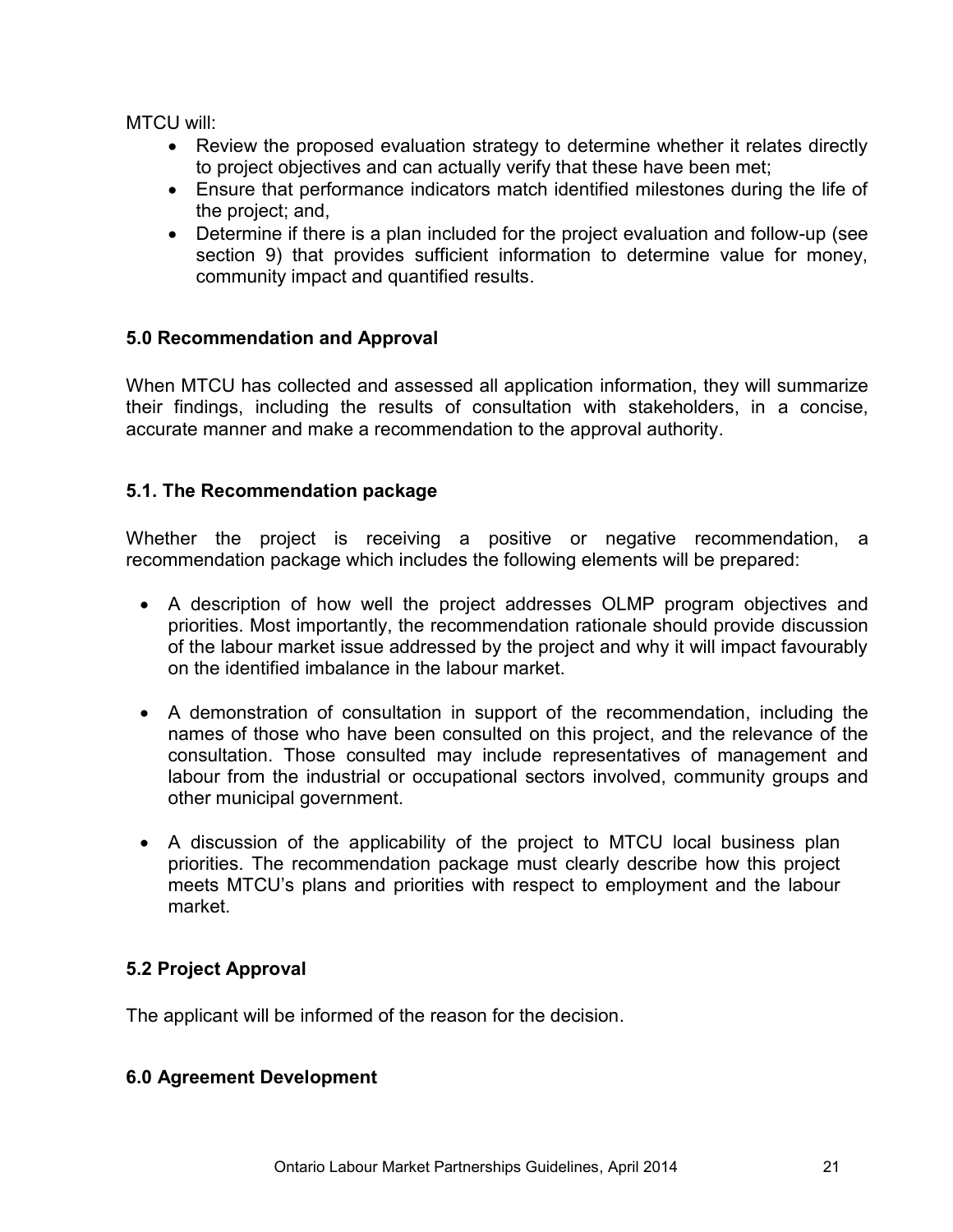The OLMP Agreement formalizes the understanding between MTCU and the Recipient regarding the OLMP project and ensures accountability for the use of public funds.

#### **The Agreement Development Process**

MTCU will share 2 copies of the Agreement with the Recipient. When the Recipient is comfortable with the content of the Agreement, both copies should be signed and returned to the local office. The local MTCU office will collect appropriate approval signatures and forward a fully signed copy of the Agreement to the Recipient.

## <span id="page-21-0"></span>**6.1 Agreement Duration**

The **proposed start** and **end dates** of expenditures during the funding period must be written into the OLMP Agreement. If the project is approved and there is an Agreement in place, no expenditures can be incurred outside the start and end dates of the agreement funding period.

For this reason clear information must be included in the proposal, if there will be a startup and closeout period with essential project-related expenditures.

Follow-up and evaluation must be conducted before the end date of the agreement and related costs included in the Agreement. Follow-up and evaluation should be paid for, before the end date of the Agreement.

## <span id="page-21-1"></span>**7.0 Monitoring**

Monitoring is an essential part of OLMP project management, and is the mechanism to ensure that a project Agreement is implemented as it was intended.

Monitoring at pre-determined intervals during the life of the project increases the likelihood that the project will succeed and provides on-going opportunities to anticipate problems and plan for any adjustments.

Monitoring and evaluation will be a shared endeavour between MTCU and the project Recipient.

#### <span id="page-21-2"></span>**7.1. What Is Monitored?**

#### **Activity Monitoring**

The purpose of activity monitoring is to determine that the activities outlined in the Agreement are taking place, and are in keeping with program objectives and outcomes. In its simplest form, project activity monitoring seeks to answer the question "What's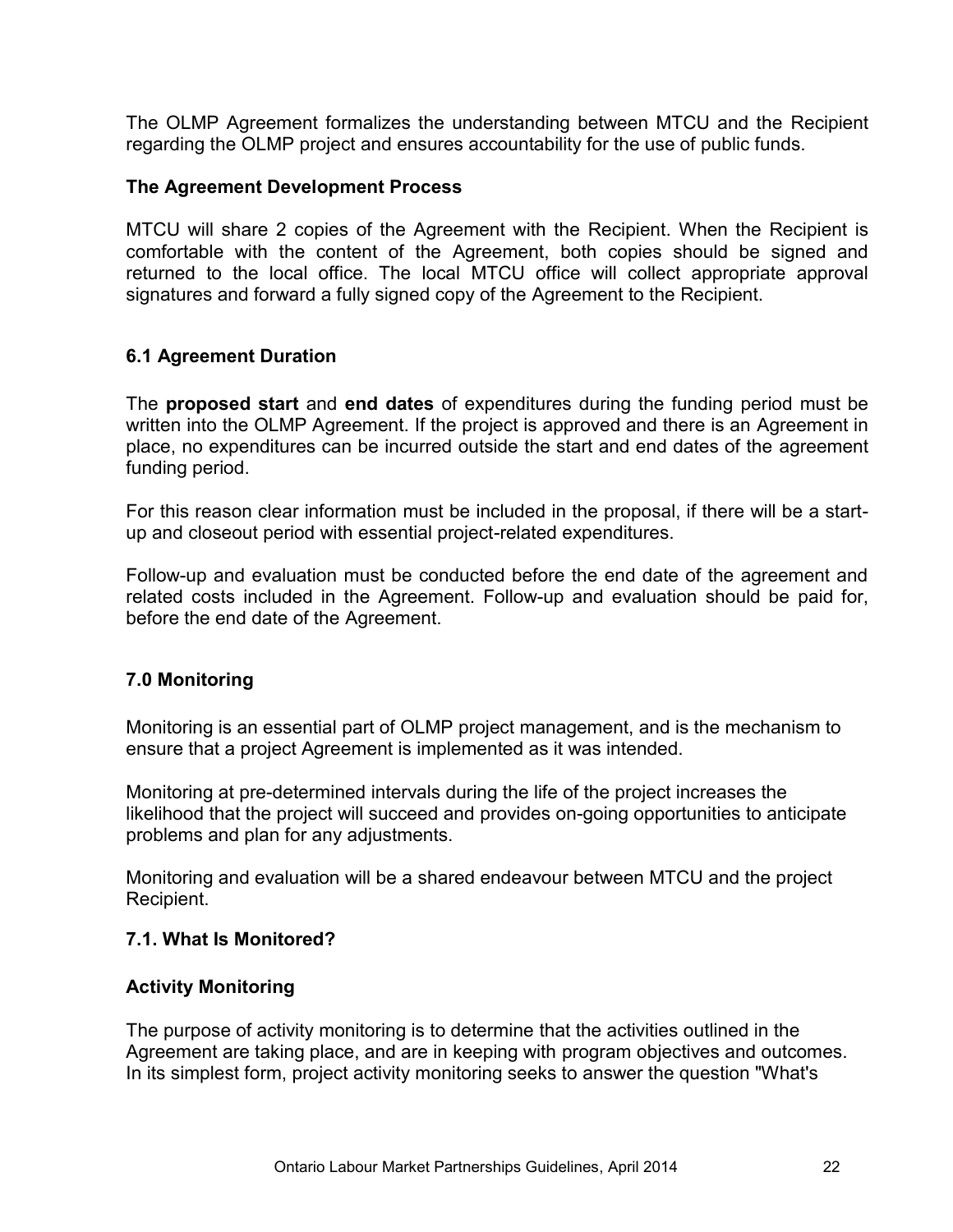going on?" using qualitative and quantitative information. Activity monitoring ensures that activities are being carried out as outlined in the Agreement.

In addition to objectives and expected results, activity progress and milestones are monitored.

# **Financial Monitoring**

Financial monitoring verifies that funds are spent as intended in the Agreement, and that bookkeeping systems and accounting practices are in place to manage and control MTCU funds. Project expenditures must be monitored at least once during the life of the Agreement, and more often as determined through risk assessment. The importance of financial monitoring increases with the size, complexity and dollar value of the Agreement.

# <span id="page-22-0"></span>**7.2 Monitoring Methods**

Project monitoring, depending on the degree of associated risk, may include:

- verification of documents and other forms prior to processing;
- direct contact with the Recipient and/or participants/beneficiaries, other stakeholders, and partners;
- on-site visits to assess progress and achievement of activity milestones;
- on-site visits to verify expenditures and compliance to agreement terms;
- utilizing program/project data for informed decision-making; and,
- reviewing reports submitted by the project Recipient.

## <span id="page-22-1"></span>**8.0 Accountability Requirements**

Accountability is a joint responsibility between Ministry staff and OLMP project Recipients. It is achieved when all parties fulfill their specified roles and responsibilities with respect to program Guidelines, agreements, expected results and indicators.

For all individual OLMP projects, the following are success indicators for expected results of outputs:

| <b>Expected Results of Outputs</b>                                                                     | <b>Success Indicators</b>                                                                                         |
|--------------------------------------------------------------------------------------------------------|-------------------------------------------------------------------------------------------------------------------|
| (see definition in section 3.2.4)                                                                      |                                                                                                                   |
| Employers/target organizations have<br>received an output (end product) of the<br><b>OLMP</b> Project. | The number of employers/target<br>organizations who have received an output<br>(end product) of the OLMP Project. |
| Establish linkages on how the OLMP                                                                     | Evidence of supporting/benefiting other EO                                                                        |
| Project could support and/or benefit                                                                   | program and services, which can be                                                                                |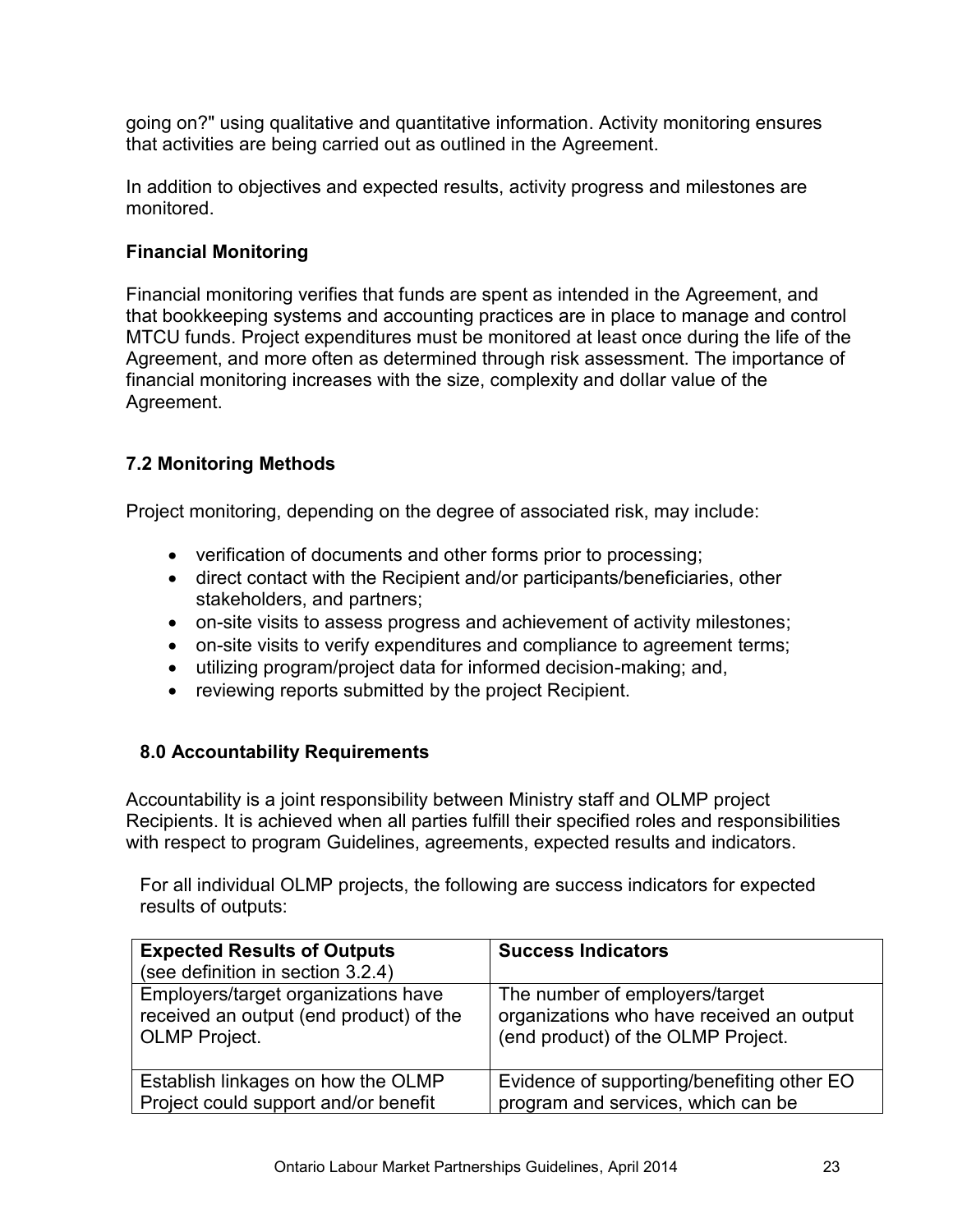| other EO programs and services.                            | determined with the project Recipient.                                                                                                                                                                                                       |
|------------------------------------------------------------|----------------------------------------------------------------------------------------------------------------------------------------------------------------------------------------------------------------------------------------------|
| Project activities that have been<br>achieved.             | The number and extent of the activities that<br>have been achieved.                                                                                                                                                                          |
| Partnership satisfaction during the<br>project life cycle. | As part of monitoring, at least one OLMP<br>partner will be surveyed by MTCU to<br>determine their:<br>engagement in the project;<br>satisfaction with project progress; and,<br>likelihood to partner with the OLMP<br>Recipient in future. |

Specific details and targets for the expected results and success indicators must be negotiated with the project Recipient and MTCU staff, and included in the OLMP Agreement.

# <span id="page-23-0"></span>**9.0 Evaluation**

OLMP project Recipients must evaluate projects to assess their effectiveness in addressing the labour market issue as identified in Schedule E of the OLMP Agreement. Evaluation results also help to guide the activities of future OLMP projects.

A Final Report must be submitted within four months of completion of activities and prior to the Agreement end date. The type and size of the Final Report will vary depending on the scope of project activities, however it should address the criteria below.

## **Project Objectives**

- What were the objectives of the OLMP Project as originally proposed? Have the objectives been met? If not, why not?
- Did the objectives change? If so, why and what was the impact on the project? What was the impact on partnerships?

## **Project Findings**

 OLMP Recipients should submit any project reports, research, results and/or products that were produced as a result of the project. They should include any related statistics and data.

## **Project Delivery**

- How was the project delivered?
- Did activities align with the Schedule E of the OLMP Agreement? If not, how were they different?
- How will the findings of the project be made available to the industry sector?

## **Partnerships**